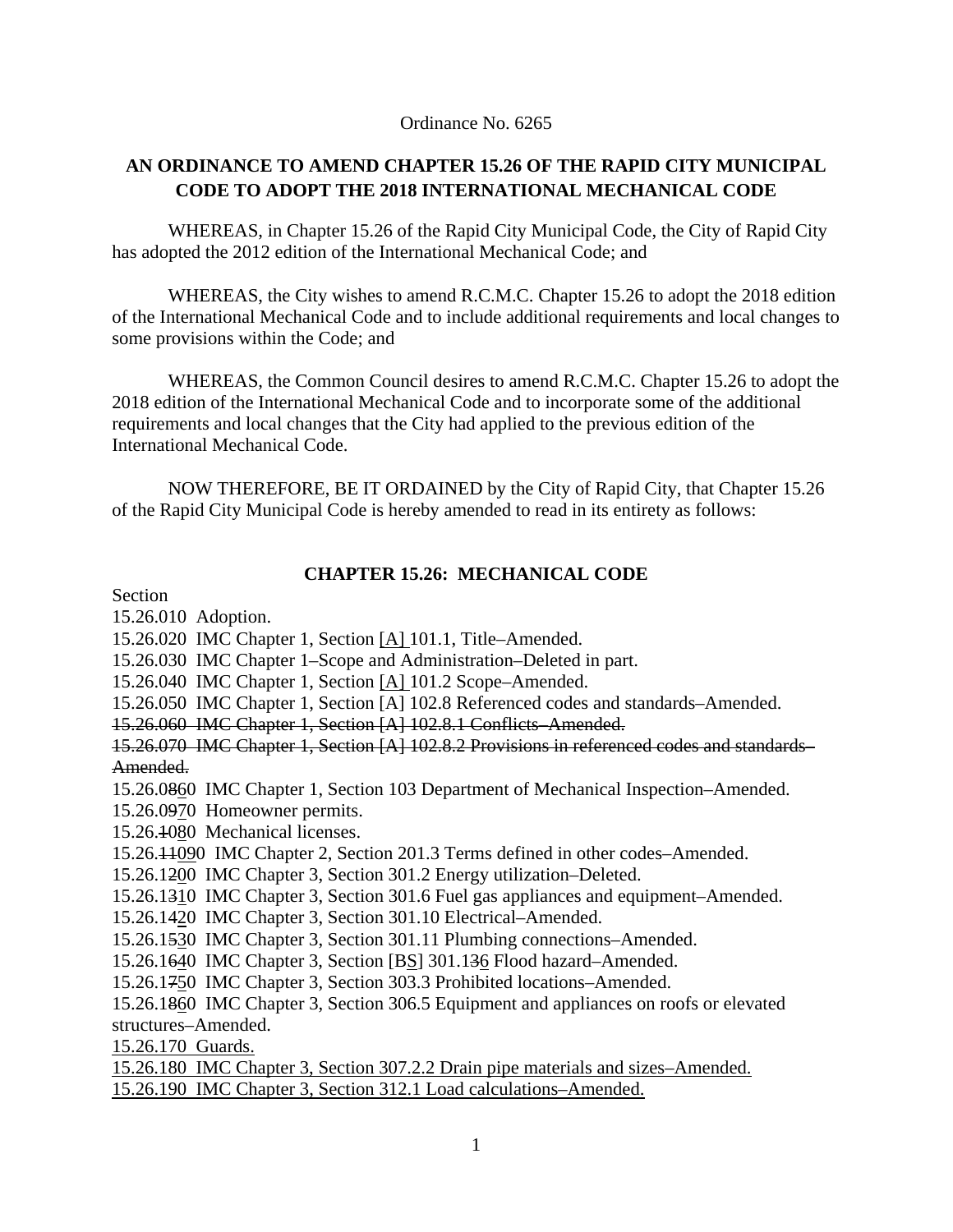15.26.19200IMC Chapter 4, Section 401.2 Ventilation required–Amended. 15.26.2010 IMC Chapter 4, Section 401.4 Intake opening location–Amended. 15.26.210 IMC Chapter 4, Section 403.3 Outdoor airflow rate–Amended. 15.26.220 IMC Chapter 4, Section 403.3.1.1.2.3.5 Referenced standard alternative–Added. 15.26.230 IMC Chapter 5, Section 504.8.2 Duct installation–Amended. 15.26.2240 IMC Chapter 5, Section 507.2.1 Type I hoods–Amended. 15.26.2350 IMC Chapter 5, Section 508.1.1 Makeup air temperature–Amended. 15.26.2460IMC Chapter 5, Section 512.2 Materials–Amended. 15.26.2570 IMC Chapter 6, Section [BS] 602.4 Flood hazard–Amended. 15.26.2680 IMC Chapter 6, Section 603.6.1.1 Duct length–Amended. 15.26.2790 IMC Chapter 6, Section 603.6.2.1 Connector length–Amended. 15.26.28300 IMC Chapter 6, Section [BS] 603.13 Flood hazard areas–Amended. 15.26.290 IMC Chapter 6, Section 604.1 General–Amended. 15.26.3010 IMC Chapter 6, Section 606.2.1 Return air systems–Amended. 15.26.320 IMC Chapter 6, Section 603.8.2 Sealing–Amended. 15.26.330 IMC Chapter 6, Section 604.1 General–Amended. 15.26.3140 IMC Chapter 9, Section 901.1 Scope–Amended. 15.26.3250 IMC Chapter 9, Section 903.3 Unvented gas log heaters–Deleted. 15.26.3360 IMC Chapter 9, Section 906.1 General–Amended. 15.26.3470 IMC Chapter 9, Section 908.5 Water supply–Amended. 15.26.3580 IMC Chapter 10, Section 1002.1 General–Amended. 15.26.3690 IMC Chapter 10, Section 1002.2 Water heaters utilized for space heating–Amended. 15.26.37400 IMC Chapter 10, Section 1002.3 Supplemental water-heating devices–Amended. 15.26.38410 IMC Chapter 10, Section 1005.2 Potable water supply–Amended. 15.26.39420 IMC Chapter 10, Section 1006.6 Safety and relief valve discharge–Amended. 15.26.4030 IMC Chapter 10, Section 1008.2 Discharge–Amended. 15.26.4140 IMC Chapter 10, Section 1009.3 Open-type expansion tanks–Amended. 15.26.450 IMC Chapter 10, Section 1011 Tests–Deleted. 15.26.4260 IMC Chapter 11, Section 1101.4 Water connection–Amended. 15.26.4370 IMC Chapter 11, Section 1101.5 Fuel gas connection–Amended. 15.26.480 IMC Chapter 11, Section 1101.10 Locking access port caps–Deleted. 15.26.490 IMC Chapter 11, Section 1102.3 Access port protection–Deleted. 15.26.44500 IMC Chapter 12, Section 1201.1 Scope–Amended. 15.26.4510 IMC Chapter 12, Section 1206.2 System drain down–Amended. 15.26.46520 IMC Chapter 12, Section 1206.3 Protection of potable water–Amended. 15.26.47530 IMC Chapter 12, Section 1206.9.1 Flood hazard–Amended. 15.26.48540 IMC Chapter 13, Section 1305.2.1 Flood hazard–Amended. 15.26.49550 IMC Chapter 14, Section 1401.2 Potable water supply–Amended.

#### **15.26.010 Adoption.**

 There is adopted by the City of Rapid City, for the purpose of regulating the design, construction, quality of materials, erection, installation, alteration, repair, location, relocation, replacement, addition to, use or maintenance of heating, ventilation, cooling, incinerators or other miscellaneous heat producing appliances, that certain code known as the International Mechanical Code, published by the International Code Council, Inc., specifically the 20128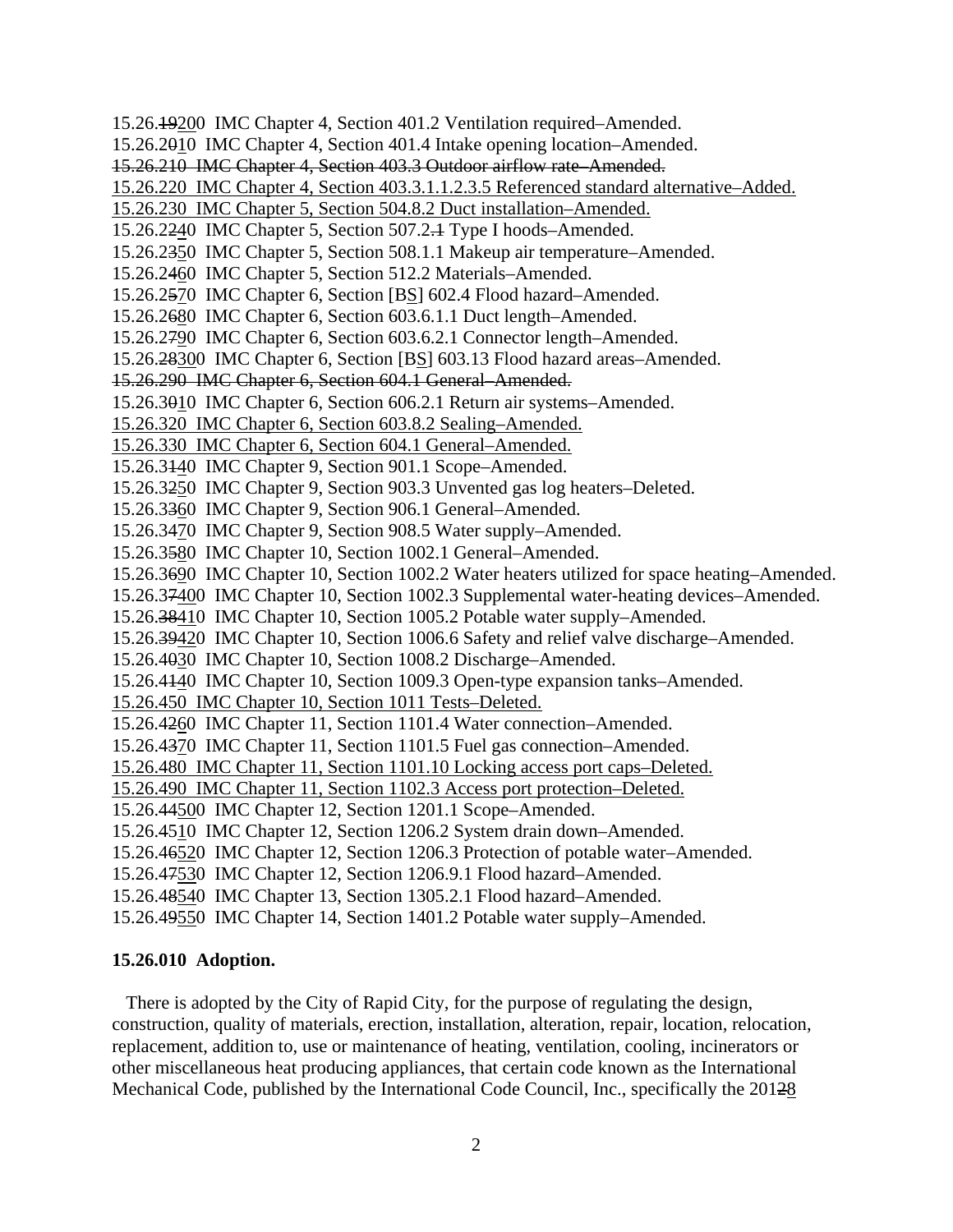edition thereof, including Appendix A, but not Appendix B, providing for the issuance of permits and collection of fees therefore; and each and all of the regulations, provisions, conditions and terms of such International Mechanical Code, 20128 edition, published by the International Code Council, Inc. A copy of said Code is on file in the office of the City Building Official.

# **15.26.020 IMC Chapter 1, Section [A] 101.1, Title–Amended.**

IMC Chapter 1, Section [A] 101.1 Title is hereby amended to read in its entirety as follows:

 **[A] 101.1 Title.** These regulations shall be known as the Mechanical Code of the City of Rapid City, hereinafter referred to as "this code."

### **15.26.030 IMC Chapter 1–Scope and Administration–Deleted in part.**

 The following sections of IMC Chapter 1 are hereby deleted and replaced with comparable provisions found in Chapter 15.04 Administration of the Rapid City Municipal Code.

| Section 104 Duties and Powers of the Code Official |  |
|----------------------------------------------------|--|
| Section 105 Approval                               |  |
| Section 106 Permits                                |  |
| Section 108 Violations                             |  |
| Section 109 Means of Appeal                        |  |

Any reference in the entirety of the International Mechanical Code to the above sections is hereby deleted and replaced with comparable provisions found in Chapter 15.04 Administration of the Rapid City Municipal Code.

# **15.26.040 IMC Chapter 1, Section [A] 101.2 Scope–Amended.**

IMC Chapter 1, Section [A] 101.2 Scope is hereby amended to read in its entirety as follows:

 **[A] 101.2 Scope.** This code shall regulate the design, installation, maintenance, alteration and inspection of mechanical systems that are permanently installed and utilized to provide control of environmental conditions and related processes within buildings. This code shall also regulate those mechanical systems, system components, equipment and appliances specifically addressed herein. The installation of fuel gas distribution piping and equipment shall be regulated by the Rapid City Gas Code; fuel gas-fired appliances and fuel gas-fired appliance venting systems shall be regulated by the International Fuel Gas Code as adopted by the City of Rapid City.

# **15.26.050 IMC Chapter 1, Section [A] 102.8 Referenced codes and standards–Amended.**

 IMC Chapter 1, Section [A] 102.8 Referenced codes and standards is hereby amended to read in its entirety as follows: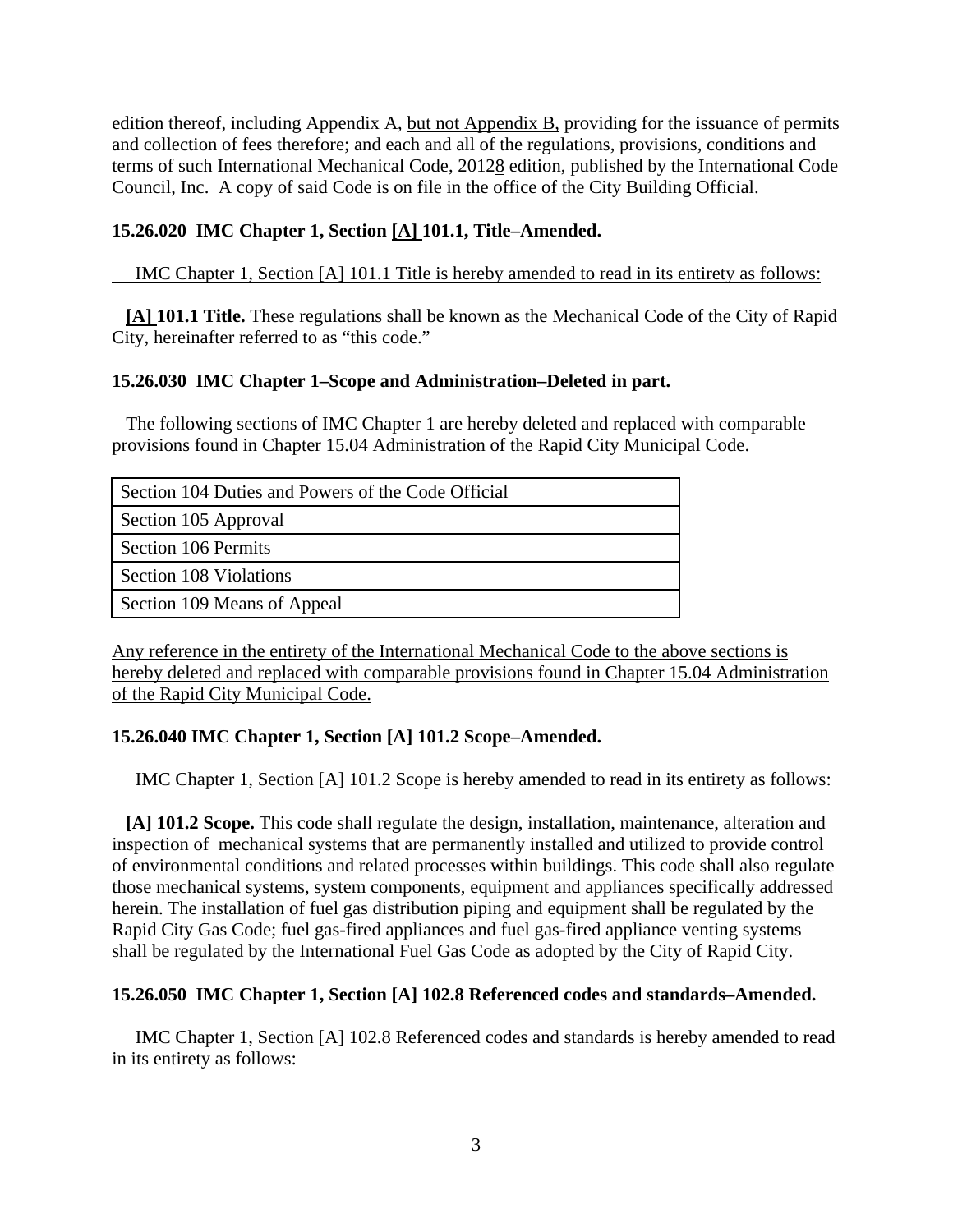**[A] 102.8 Referenced codes and standards.** The codes and standards referenced herein shall be those that are listed in Chapter 15 and such codes and standards shall be considered as part of the requirements of this code to the prescribed extent of each such reference and as further regulated in Sections 102.8.1 and 102.8.2. Pursuant to R.C.M.C. 15.04.080, the Building Official may grant modifications to these code provisions in certain circumstances.

**Exception:** Where enforcement of a code provision would violate the conditions of the listing of the equipment or appliance, the conditions of the listing and the manufacturer's installation instructions shall apply.

**[A] 102.8.1 Conflicts.** Where conflicts occur between provisions of this code and the referenced standards, the provisions of this code shall apply. The Building Official may grant modifications to these code provisions in certain circumstances as permitted within R.C.M.C. Chapter 15.04.

**[A] 102.8.2 Provisions in referenced codes and standards.** Where the extent of the reference to a referenced code or standard includes subject matter that is within the scope of this code, the provisions of this code, as applicable, shall take precedence over the provisions in the referenced code and standard. Pursuant to R.C.M.C. 15.04.080, the Building Official may grant modifications to these code provisions in certain circumstances.

### **15.26.060 IMC Chapter 1, Section [A] 102.8.1 Conflicts–Amended.**

 IMC Chapter 1, Section [A] 102.8.1 Conflicts is hereby amended to read in its entirety as follows:

 **[A] 102.8.1 Conflicts.** Where conflicts occur between provisions of this code and the referenced standards, the provisions of this code shall apply. The Building Official may grant modifications to these code provisions in certain circumstances as permitted within R.C.M.C. Chapter 15.04.

### **15.26.070 IMC Chapter 1, Section [A] 102.8.2 Provisions in referenced codes and standards–Amended.**

 IMC Chapter 1, Section [A] 102.8.2 Provisions in referenced codes and standards is hereby amended to read in its entirety as follows:

 **[A] 102.8.2 Provisions in referenced codes and standards.** Where the extent of the reference to a referenced code or standard includes subject matter that is within the scope of this code, the provisions of this code, as applicable, shall take precedence over the provisions in the referenced code and standard. Pursuant to R.C.M.C. 15.04.080, the Building Official may grant modifications to these code provisions in certain circumstances.

# **15.26.0860 IMC Chapter 1, Section 103 Department of Mechanical Inspection–Amended.**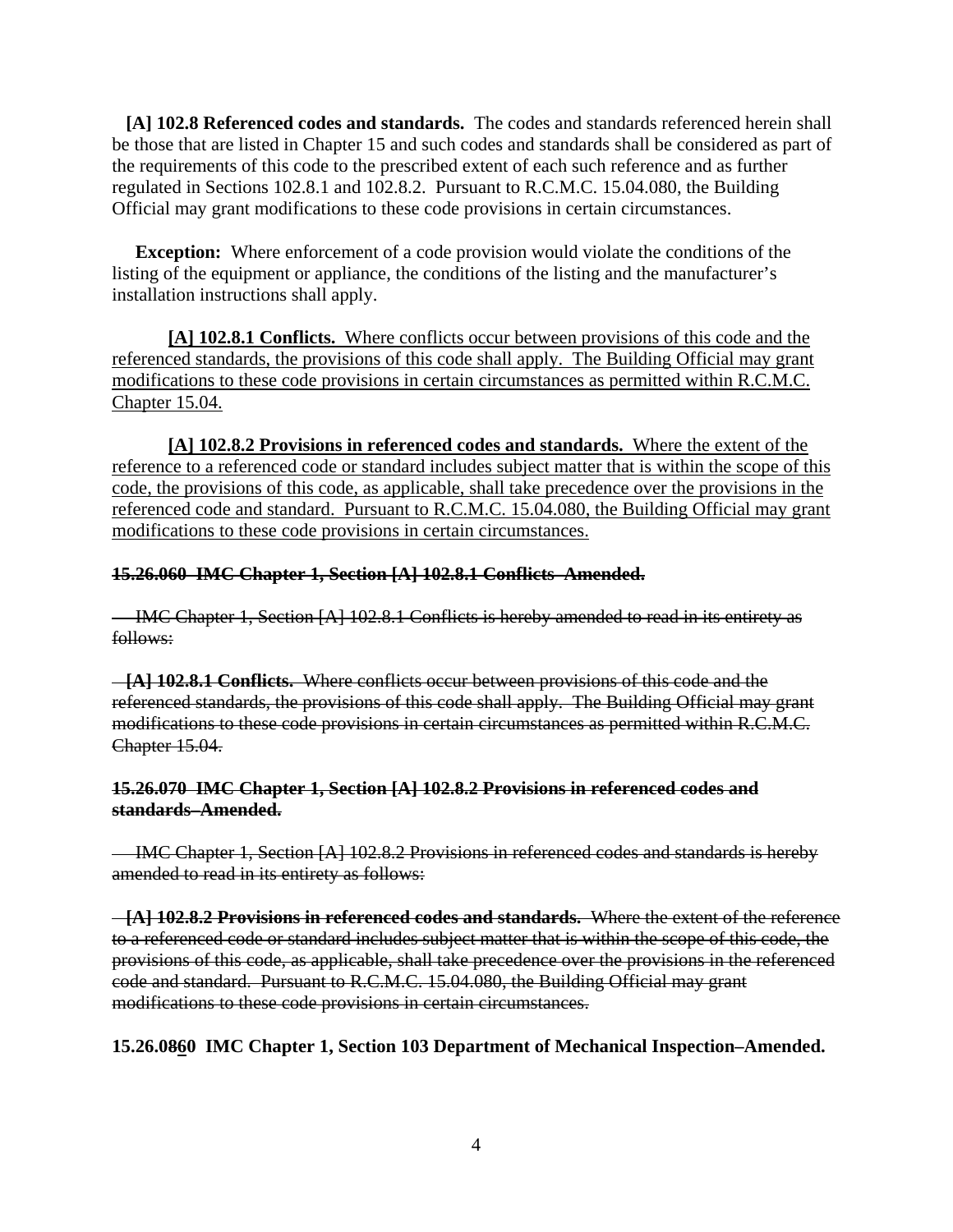IMC Chapter 1, Section 103 Department of Mechanical Inspection is hereby amended to read in its entirety as follows:

 **103.1 General.** Building Services is hereby created and the executive official in charge thereof shall be known as the Building Official.

**103.2 Appointment.** The Building Official shall be appointed by the Director of the Community Planning and Development Services, to serve at the pleasure of said Director.

 **103.3 Deputies.** In accordance with the prescribed procedures of the City of Rapid City and with the concurrence of the Director of the Community Planning and Development Services, the Building Official shall have the authority to appoint a deputy Building Official, other related technical officers, inspectors and other employees.

 **103.4 Liability.** The Building Official, officer or employee charged with the enforcement of this code, while acting for the City of Rapid City, shall not thereby be rendered liable personally, and is hereby relieved from all personal liability for any damage accruing to persons or property as a result of an act required or permitted in the discharge of official duties.

### **15.26.0970 Homeowner permits.**

A. A homeowner may design, install and maintain mechanical systems in the following structures only:

1. In a residence when he or she owns and occupies both the structure and the real property;

2. In an accesory structure when he or she owns both the structure and the real property and occupies the main structure on the property; and

3. In a mobile home when he or she owns and occupies the structure.

 B. All mechanical systems installed pursuant to this section shall be installed only by the owner, without compensation or pay to any other person for such labor or installation. Such installation shall comply with the requirements of this Code. The homeowner shall file plans, demonstrate to the satisfaction of the City of Rapid City that he or she possesses sufficient knowledge of code requirements and the ability to make such installation properly; apply for and secure a permit; pay the required permit fees; and call for all inspections in the manner provided in this code.

 C. Homeowner permits under this section shall be valid for a period of six months from the date of the last inspection.

# **15.26.1080 Mechanical licenses.**

 A. Mechanical Contractor. It shall be unlawful for any person or persons representing or operating under the auspices of a proprietorship, partnership, firm, or corporation to conduct,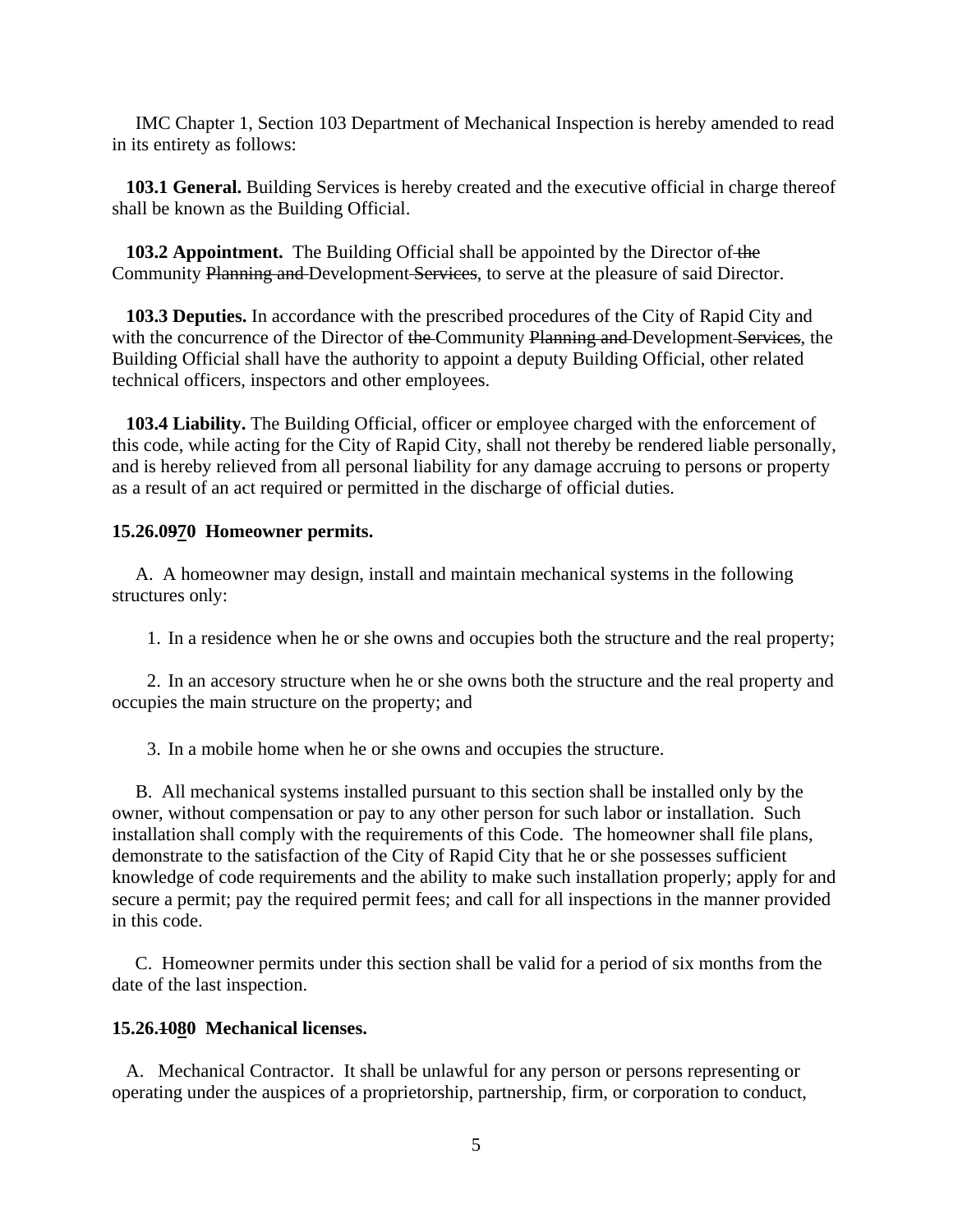carry on, or engage in the business of mechanical work or act in the capacity of a mechanical contractor, without first being approved by the Building Official, and having had issued to them a valid mechanical contractor's license pursuant to Chapter 15.04.

 1. Mechanical Contractor means a proprietorship, partnership, firm, or corporation, who for compensation undertakes or offers to undertake mechanical contracting. As a proprietorship, partnership, firm, or corporation, the owner shall be qualified in the mechanical trade as a mechanical contractor, or have employed as a supervisor a person with said qualifications and license. The mechanical contractor's license shall be issued in the name of an individual, DBA (Doing Business As) company name. The individual licensed as a contractor under a proprietorship, partnership, firm, or corporation, shall have six years verifiable experience, via completion of the work record portion of the mechanical license application, and be qualified in planning, superintending, and the practical installation of mechanical system. A completed 18-24 month mechanical educational program will count as 1 year of experience and a completed 9-12 month mechanical educational program will count as 1/2 year experience.

 2. Mechanical Contracting means the enlargement, alteration, improvement, conversion, or installation of mechanical systems; including the planning, superintending and the practical installation; and being familiar with the laws, rules and regulations governing the same.

 3. If the person holding the contractor's license for a business leaves that business, that existing business will have 30 days to obtain another contractor's license under another person.

 B. Mechanical Installer. It shall be unlawful for any person to labor at the trade or in the capacity of a mechanical installer without first being approved by the Building Official and having had issued to him or her a valid mechanical installer's license pursuant to Chapter 15.04. It shall also be unlawful for any person to labor at the trade or in the capacity of a mechanical installer if s/he is not engaged as an employee of, or otherwise working under the direction of, a mechanical contractor. In order to be licensed as a mechanical installer, a person must have four years verifiable experience, via completion of the work record portion of the mechanical license application, in the installation of mechanical equipment. A completed 18-24 month mechanical educational program will count as 1 year of experience and a completed 9-12 month mechanical educational program will count as 1/2 year experience. A person who is licensed as a mechanical contractor is not required to obtain a mechanical installer's license in order to labor at the trade or in the capacity of a mechanical installer.

1. Mechanical Installer means any person-with four years verifiable experience, via completion of the work record portion of the mechanical license application, in the installation of mechanical equipment, who as his principal occupation, is engaged as an employee of, or otherwise working under, the direction of a mechanical contractor, and who is lawfully qualified and licensed as a mechanical installer pursuant to the provisions of this chapter who installs, lays out, alters or repairs mechanical or HVAC systems in all buildings and structures. A completed 18-24 month mechanical educational program will count as 1 year of experience and a completed 9-12 month mechanical educational program will count as 1/2 year experience.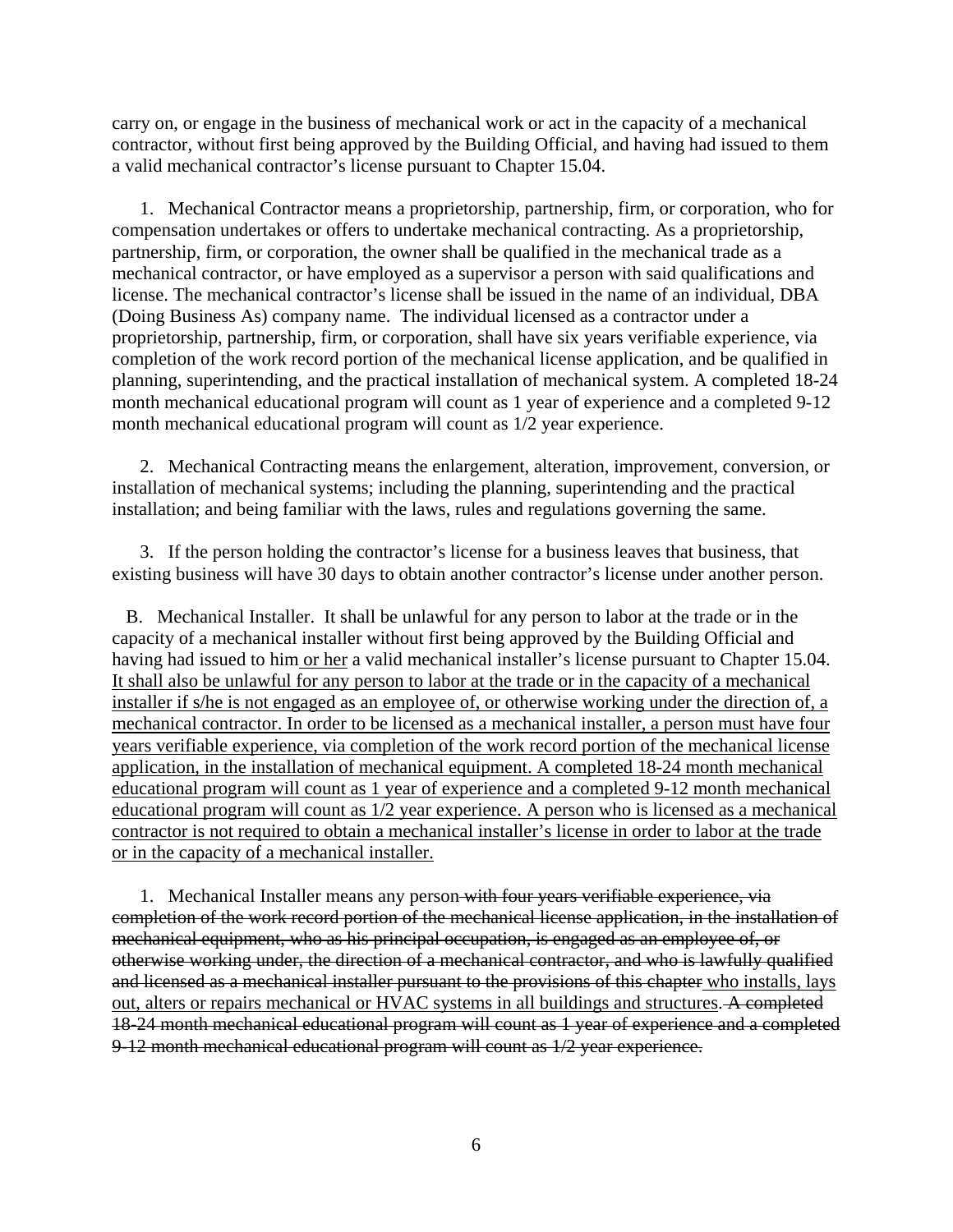C. Mechanical Apprentice. It shall be unlawful for any person to labor at the trade or in the capacity of a mechanical apprentice without first being approved by the Building Official and having had issued to him a valid mechanical apprentice license pursuant to Chapter 15.04.

 1. Mechanical apprentice means any person other than a mechanical installer who is engaged in working as an employee of a mechanical contractor under the immediate and personal supervision of a mechanical installer, learning and assisting in the installation of mechanical systems. No apprentice shall be in charge of any phase of work.

 D. Appliance Specialist. It shall be unlawful for any person to labor at the trade or in the capacity of an appliance specialist without first being approved the Rapid City Building Official and having had issued to him a valid appliance specialist license pursuant to Chapter 15.04.

 1. Appliance Specialist means any person other than a mechanical contractor, installer, or apprentice who is engaged only in the installation of listed and labeled gas burning hearth appliances and their venting systems, listed and labeled solid fuel fireplaces and cord wood burning appliances and their venting systems, and listed and labeled wood pellet and biomass burning appliances and their venting systems.

 E. Any licensed Rapid City Plumbing Contractor or their licensed employees can install piping or tubing for a Hydronic or Refrigeration System following the requirements of Chapters 11 and 12 of the International Mechanical Code, 20128 edition as adopted by the City of Rapid City; and Boilers following the requirements of Chapter 10 of the International Mechanical Code, 20128 edition as adopted by the City of Rapid City.

#### **15.26.11090 IMC Chapter 2, Section 201.3 Terms defined in other codes–Amended.**

 IMC Chapter 2, Section 201.3 Terms defined in other codes is hereby amended to read in its entirety as follows:

 **201.3 Terms defined in other codes.** Where terms are not defined in this code and are defined in the International Building Code, the current Electrical Code adopted by the city of Rapid City, International Fire Code, International Fuel Gas Code – Chapters 2, 3, 5, 6, 7, 8, and appendix B, the Rapid City Gas Code, or the current Plumbing Code adopted by the City of Rapid City, such terms shall have meanings ascribed to them as in those codes as adopted by the City of Rapid City.

#### **15.26.1200 IMC Chapter 3, Section 301.2 Energy utilization–Deleted.**

IMC Chapter 3, Section 301.2 Energy utilization, is hereby deleted in its entirety.

#### **15.26.1310 IMC Chapter 3, Section 301.6 Fuel gas appliances and equipment–Amended.**

 IMC Chapter 3, Section 301.6 Fuel gas appliance and equipment is hereby amended to read in its entirety as follows: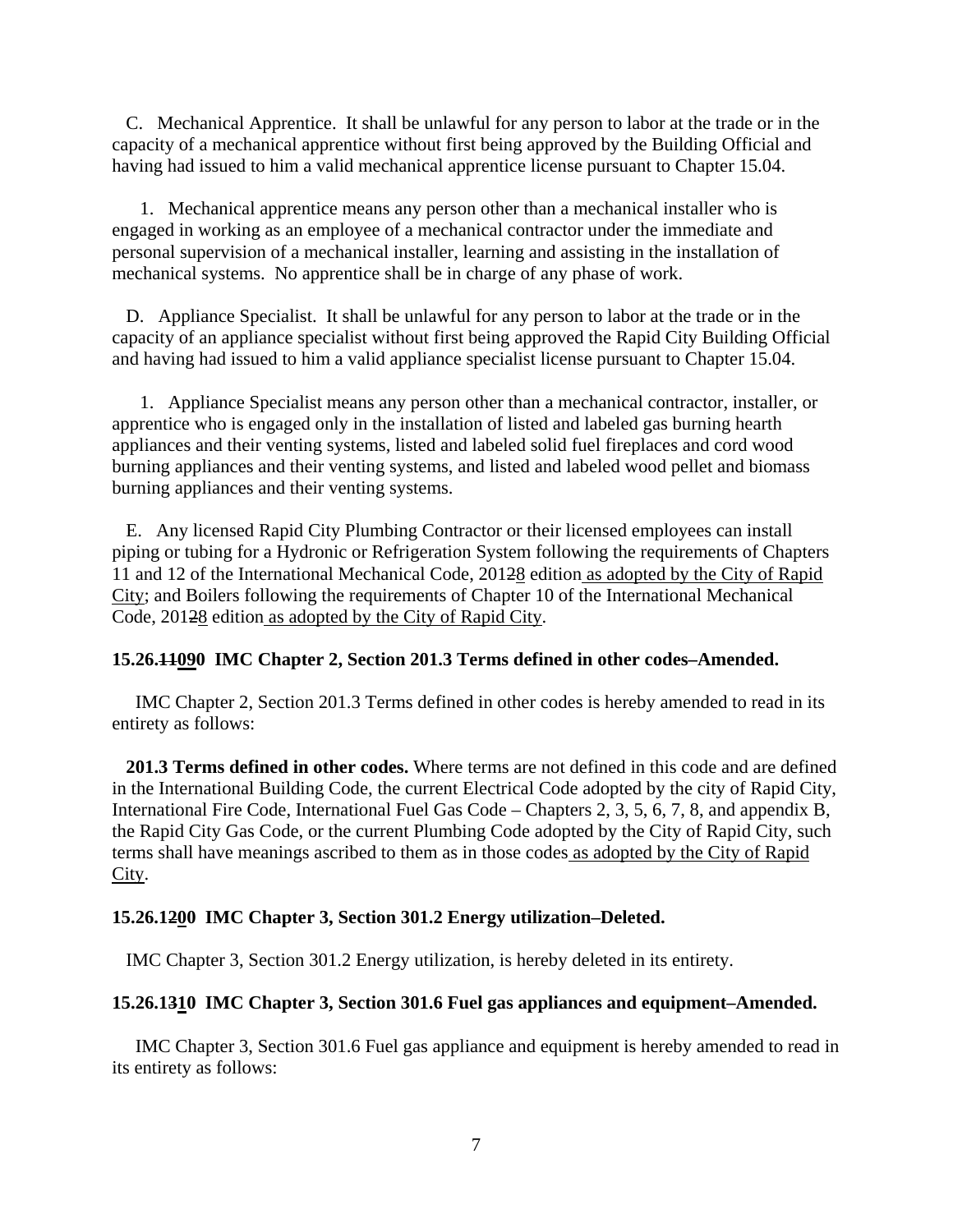**301.6 Fuel gas appliances and equipment.** The approval and installation of fuel gas distribution piping and equipment shall be in accordance with the Rapid City Gas Code; fuel gasfired appliances and fuel gas-fired appliance venting systems shall be in accordance with the International Fuel Gas Code as adopted by the City of Rapid City.

### **15.26.1420 IMC Chapter 3, Section 301.10 Electrical–Amended.**

IMC Chapter 3, Section 301.10 Electrical is hereby amended to read in its entirety as follows:

 **301.10 Electrical.** Electrical wiring controls and connections to equipment and appliances regulated by this code shall be in accordance with the current Electrical Code adopted by the City of Rapid City.

#### **15.26.1530 IMC Chapter 3, Section 301.11 Plumbing connections–Amended.**

 IMC Chapter 3, Section 301.11 Plumbing connections is hereby amended to read in its entirety as follows:

 **301.11 Plumbing connections.** Potable water supply and building drainage system connections to equipment and appliances regulated by this code shall be in accordance with the current Plumbing Code adopted by the City of Rapid City.

### **15.26.1640 IMC Chapter 3, Section [BS] 301.16 Flood hazard–Amended.**

 IMC Chapter 3, Section [BS] 301.16 Flood hazard is hereby amended to read in its entirety as follows:

 **[BS] 301.16 Flood hazard.** See Chapter 15.32, Flood Area Construction Regulations, of the Rapid City Municipal Code.

#### **15.26.1750 IMC Chapter 3, Section 303.3 Prohibited locations–Amended.**

 IMC Chapter 3, Section 303.3 Prohibited locations is hereby amended to read in its entirety as follows:

 **303.3 Prohibited locations.** Fuel-fired appliances shall not be located in, or obtain combustion air from, any of the following rooms or spaces:

- 1. Sleeping rooms.
- 2. Bathrooms.
- 3. Toilet rooms.
- 4. Storage closets.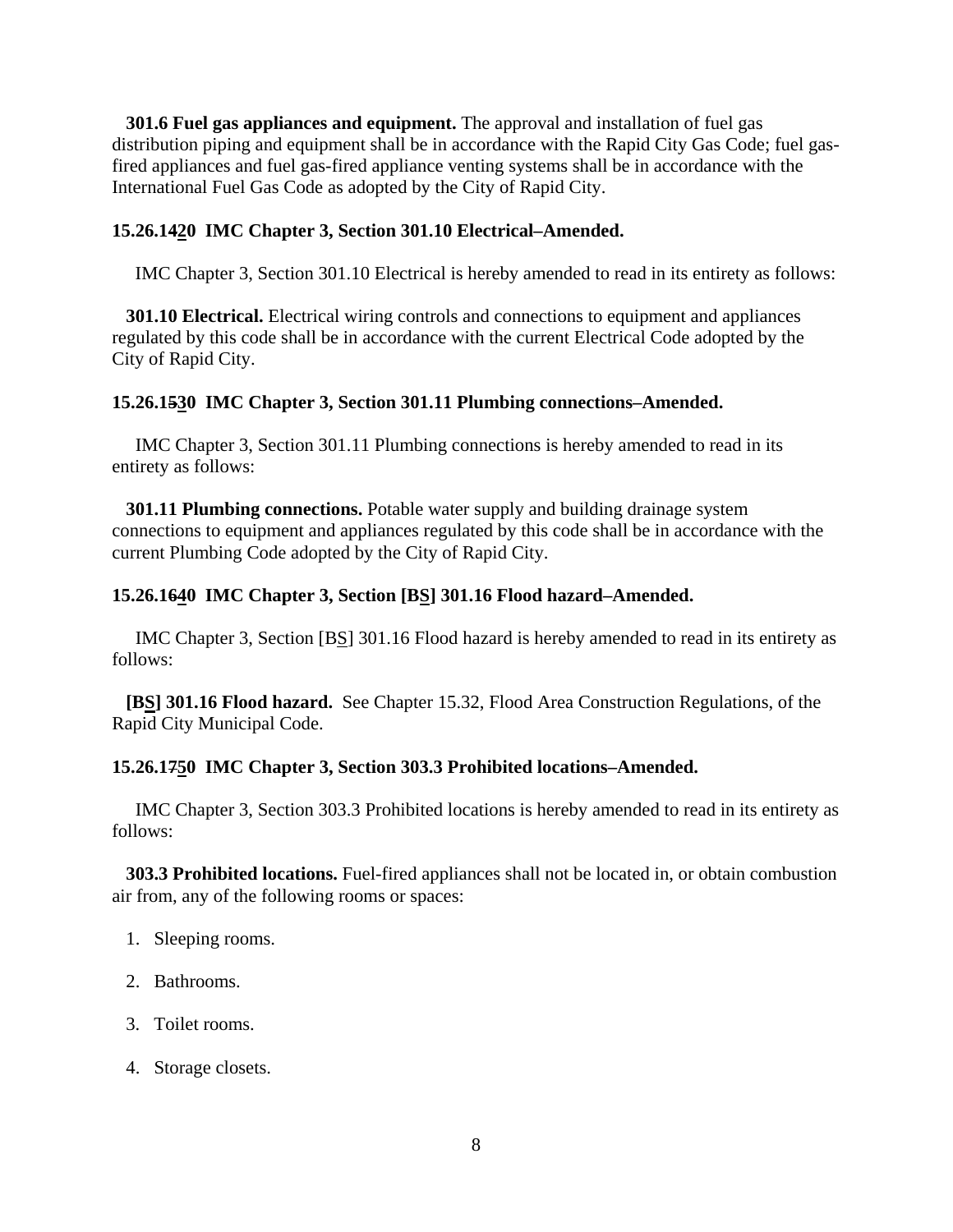5. Surgical rooms.

 6. Unvented appliances of all types shall be prohibited in all occupancies other than Group U unattached accessory structures.

**Exception:** This section shall not apply to the following appliances:

1. Direct-vent appliances that obtain all combustion air directly from the outdoors.

 2. Solid fuel-fired appliances provided that the room is not a confined space and the building is not of unusually tight construction.

 3. Appliances installed in an enclosure in which all combustion air is taken from sources other than a bedroom or bathroom. Access to such enclosure shall be through a solid, weatherstripped door, equipped with an approved self-closing device.

4. Unvented appliances may be used during the time of initial construction of the structure.

### **15.26.1860 IMC Chapter 3, Section 306.5 Equipment and appliances on roofs or elevated structures–Amended.**

 IMC Chapter 3, Section 306.5 Equipment and appliances on roofs and structures is hereby amended to read in its entirety as follows:

 **306.5 Equipment and appliances on roofs or elevated structures.** Where equipment requiring access or appliances are located on an elevated structure on the roof of a building such that personnel will have to climb higher than 12 feet above grade to access such equipment or appliances, an interior or exterior means of access shall be provided. Such access shall not require climbing over obstructions greater than 30 inches (762 mm) in height or walking on roofs having a slope greater than 46 units vertical in 12 units horizontal (33 percent slope). Such access shall not require the use of portable ladders. Where access involves climbing over parapet walls, the height shall be measured to the top of the parapet wall.

 Permanent ladders installed to provide the required access shall comply with the following minimum design criteria:

 1. The side railing shall extend above the parapet or roof edge not less than 30 inches (762 mm).

 2. Ladders shall have rung spacing not to exceed 14 inches (356 mm) on center. The uppermost rung shall be a maximum of 24 inches (610 mm) below the upper edge of the roof hatch, roof or parapet, as applicable.

- 3. Ladders shall have a toe spacing not less than 6 inches (152 mm) deep.
- 4. There shall be a minimum of 18 inches (457) mm) between rails.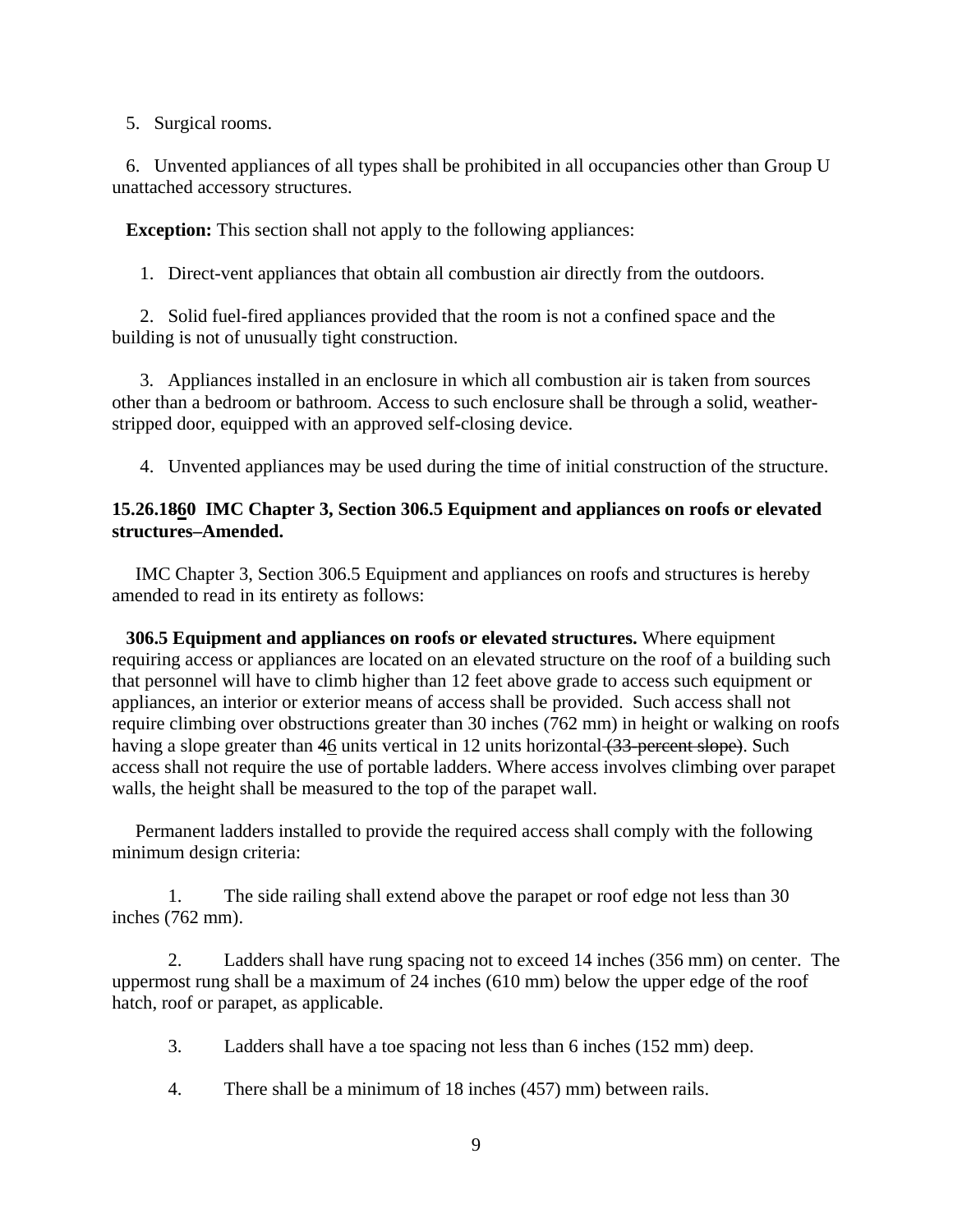5. Rungs shall have a minimum 0.75-inch (19 mm) diameter and be capable of withstanding a 300-pound (136.1 kg) load.

 6. Ladders over 30 feet (9144 mm) in height shall be provided with offset sections and landings capable of withstanding 100 pounds per square foot  $(488.2 \text{ kg/m}^2)$ . Landing dimensions shall be not less than 18 inches (457 mm) and not less than the width of the ladder served. A guard rail shall be provided on all open sides of the landing.

 7. Climbing clearance. The distance from the centerline of the rungs to the nearest permanent object on the climbing side of the ladder shall be a minimum of 30 inches (762 mm) measured perpendicular to the rungs. This distance shall be maintained from the point of ladder access to the bottom of the roof hatch. A minimum clear width of 15-inches (381 mm) shall be provided on both sides of the ladder measured from the midpoint of and parallel with the rungs except where cages or wells are installed.

 8. Landing required. The ladder shall be provided with a clear and unobstructed bottom landing area having a minimum dimension of 30 inches (762 mm) by 30 inches (762 mm) centered in front of the ladder.

9. Ladders shall be protected against corrosion by approved means.

10. Access to ladders shall be provided at all times.

 Catwalks installed to provide the required access shall be not less than 24 inches (610 mm) wide and shall have railings as required for service platforms.

**Exception:** This section shall not apply to Group R-3 occupancies.

**306.5.1 Sloped roofs.** Where appliances, equipment, fans or other components that require service are installed on a roof having a slope of six units vertical in 12 units horizontal or greater and having an edge more than 30 inches (762 mm) above grade at such edge, a level platform shall be provided on each side of the appliance or equipment to which access is required for service, repair or maintenance. The platform shall be not less than 30 inches (762 mm) in any dimension and shall be provided with guards. The guards shall extend not less than 42 inches (1067 mm) above the platform, shall be constructed so as to prevent the passage of a 21-inchdiameter (533 mm) sphere and shall comply with the loading requirements for guards specified in the International Building Code as adopted by the City of Rapid City. Access shall not require walking on roofs having a slope greater than 6 units vertical in 12 units horizontal. Where access involves obstructions greater than 30 inches (762 mm) in height, such obstructions shall be provided with ladders installed in accordance with Section 306.5 or stairways installed in accordance with the requirements specified in the International Building code in the path of travel to and from appliances, fans or equipment requiring service.

**306.5.2 Electrical requirements.** A receptacle outlet shall be provided at or near the equipment location in accordance with NFPA 70.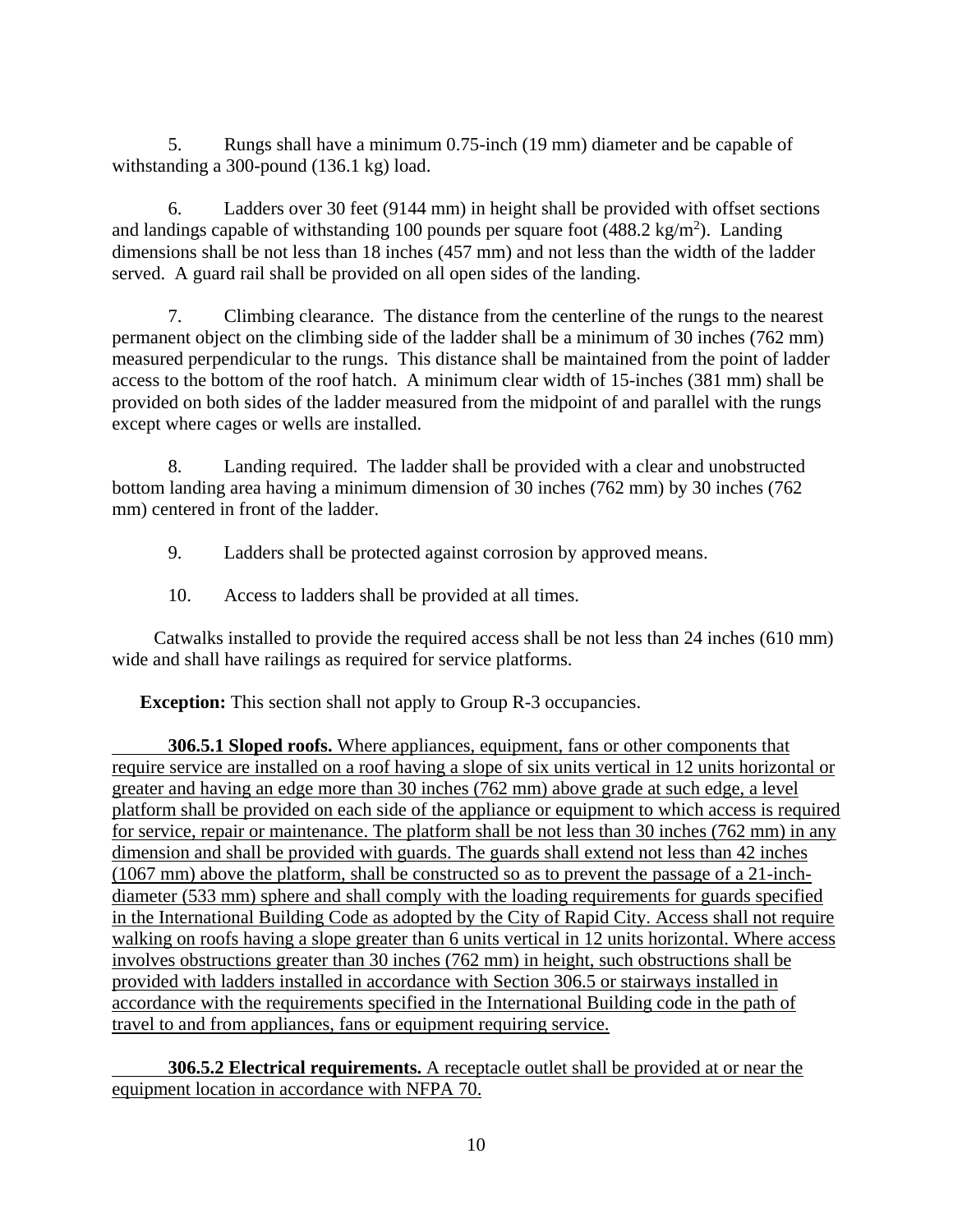# **15.26.170 Guards.**

Guards shall be provided where various components that require service and roof hatch openings are located within 10 feet (3048 mm) of a roof edge or open side of walking surface and such edge or open side is located more than 30 inches (762 mm) above the floor, roof, or grade below. The guard shall extend not less than 30 inches (762 mm) beyond each end of components that require service. The top of the guard shall be located not less than 42 inches (1067 mm) above the elevated surface adjacent to the guard. The guard shall be constructed so as to prevent the passage of a 21-inch-diameter (533 mm) sphere and shall comply with the loading requirements for guards specified in the International Building Code as adopted by the City of Rapid City.

**Exception:** Guards are not required where permanent fall arrest/restraint anchorage connector devices that comply with ANSI/ASSE Z 359.1 are affixed for use during the entire lifetime of the roof covering. The devices shall be reevaluated for possible replacement when the entire roof covering is replaced. The devices shall be placed not more than 10 feet (3048 mm) on center along hip and ridge lines and placed not less than 10 feet (3048 mm) from roof edges and the open sides of walking surfaces.

# **15.26.180 IMC Chapter 3, Section 307.2.2 Drain pipe materials and sizes–Amended.**

 IMC Chapter 3, Section 307.2.2 Drain pipe materials and sizes is hereby amended to read in its entirety as follows:

 **307.2.2 Drain pipe materials and sizes.** Components of the condensate disposal system shall be cast iron, galvanized steel, copper, copper alloy, cross-linked polyethylene, polyethylene, ABS, CPVC, PVC, or polypropylene pipe or tubing. Components shall be selected for the pressure and temperature rating of the installation. Joints and connections shall be made in accordance with the applicable provisions of the current Plumbing Code adopted by the City of Rapid City relative to the material type. Condensate waste and drain line size shall be not less than 3/4-inch internal diameter and shall not decrease in size from the drain pan connection to the place of condensate disposal. Where the drain pipes from more than one unit are manifolded together for condensate drainage, the pipe or tubing shall be sized in accordance with Table 307.2.2.

| <b>EQUIPMENT CAPACITY</b>                 | <b>MINIMUM CONDENSATE</b><br><b>PIPE DIAMETER</b> |
|-------------------------------------------|---------------------------------------------------|
| Up to 20 tons of refrigeration            | $3/4$ inch                                        |
| Over 20 tons to 40 tons of refrigeration  | 1 inch                                            |
| Over 40 tons to 90 tons of refrigeration  | $11/4$ inch                                       |
| Over 90 tons to 125 tons of refrigeration | $11/2$ inch                                       |

### **TABLE 307.2.2 CONDENSATE DRAIN SIZING**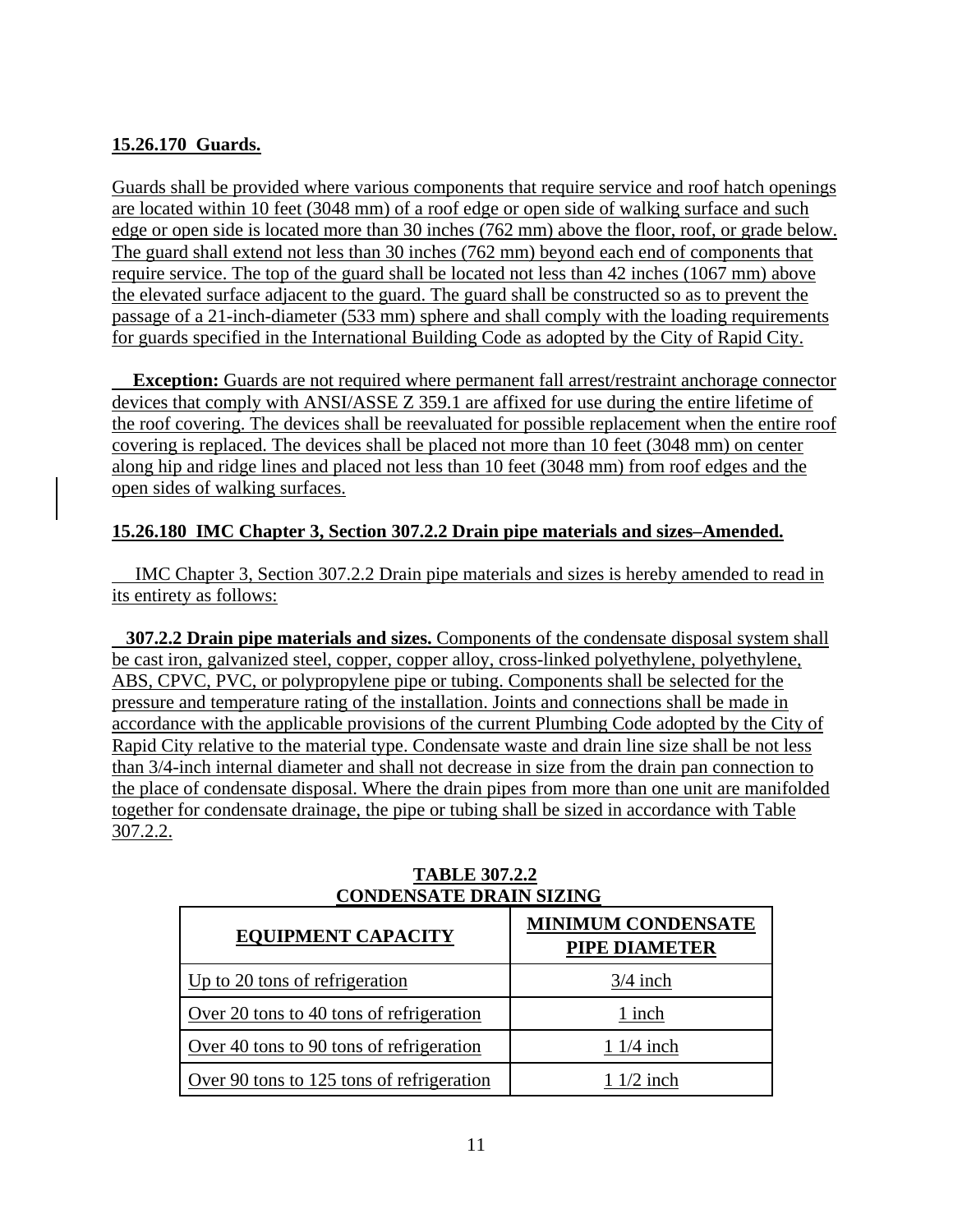| Over 125 tons to 250 tons of refrigeration | 2 inch |
|--------------------------------------------|--------|
|                                            |        |

1 inch = 25.4 mm, 1 ton = 3.517 kW.

### **15.26.190 IMC Chapter 3, Section 312.1 Load calculations–Amended.**

 IMC Chapter 3, Section 312.1 Load calculations is hereby amended to read in its entirety as follows:

 **312.1 Load calculations.** Heating and cooling system design loads for the purpose of sizing systems, appliances and equipment shall be determined in accordance with the procedures described in the ASHRAE/ACCA Standard 183. Alternatively, design loads shall be determined by an approved equivalent computation procedure, using the design parameters specified in Chapter 3 [CE] of the International Energy Conservation Code or in compliance with nationally recognized standards.

#### **15.26.19200 IMC Chapter 4, Section 401.2 Ventilation required–Amended.**

 IMC Chapter 4, Section 401.2 Ventilation required is hereby amended to read in its entirety as follows:

 **401.2 Ventilation required.** Every occupied space shall be ventilated by natural means in accordance with Section 402 or by mechanical means in accordance with Section 403 or in compliance with nationally recognized standards. Ambulatory care facilities and Group I-2 occupancies shall be ventilated by mechanical means in accordance with Section 407.

#### **15.26.2010 IMC Chapter 4, Section 401.4 Intake opening location–Amended.**

 IMC Chapter 4, Section 401.4. Intake opening location is hereby amended to read in its entirety as follows:

**401.4 Intake opening location.** Air intake openings shall comply with all of the following:

1. Intake openings shall be located not less than required setbacks stated in the Rapid City Municipal Code Title 15 and Title 17 and within fire separation distance where openings are prohibited by the adopted International Building Code, as adopted in R.C.M.C. Chapter 15.12 and International Residential Code, as adopted in R.C.M.C. Chapter 15.13.

2. Mechanical and gravity outdoor air intake openings shall be located not less than 10 feet (3048 mm) horizontally from any hazardous or noxious containment source, such as vents, streets, alleys, parking lots and loading docks, except as specified in Item 3 or Section 501.2.1. Outdoor air intake openings shall be permitted to be less than 10 feet (3048 mm) horizontally from streets, alleys, parking lots and loading docks provided that the openings are located not less than 25 feet (7620 mm) vertically above such locations. Where openings front on a street or public way, the distance shall be measured from the closest edge of the street or public way.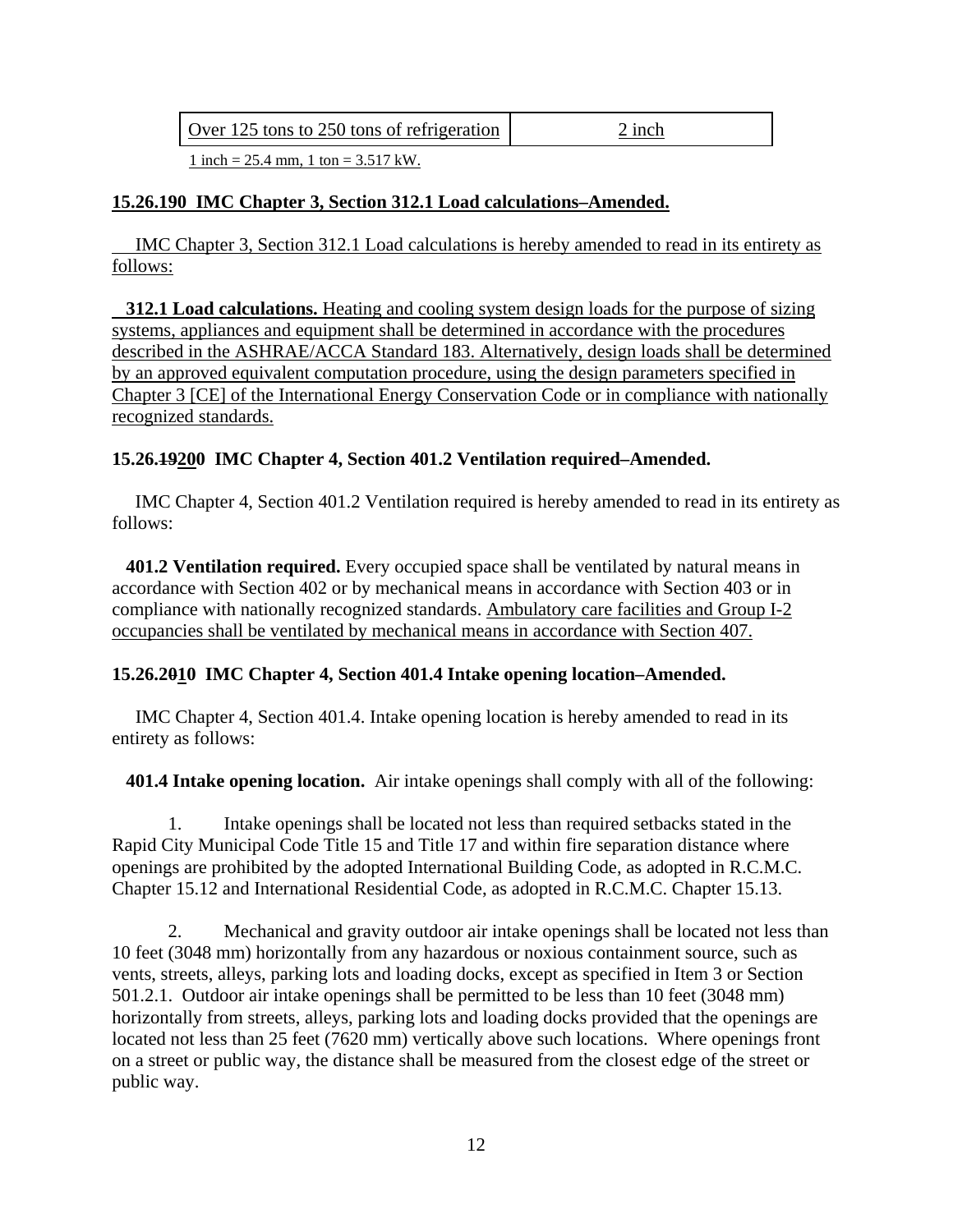3. Intake openings shall be located not less than 3 feet (914 mm) below containment sources where such sources are located within 10 feet (3048 mm) of the opening.

4. Intake openings on structures in flood hazard areas shall be at or above the elevation required by Chapter 15.32, Flood Area Construction Regulations, of the Rapid City Municipal Code.

### **15.26.210 IMC Chapter 4, Section 403.3 Outdoor airflow rate–Amended.**

 IMC Chapter 4, Section 403.3 Outdoor airflow rate is hereby amended to read in its entirety as follows:

 **403.3 Outdoor airflow rate.** Ventilation systems shall be designed to have the capacity to supply the minimum outdoor air flow rate determined in accordance with Table 403.3 or in compliance with nationally recognized standards, based on the occupancy of the space and the occupant load or other parameter as stated therein. The occupant load utilized for design of the ventilation system shall not be less than the number determined from the estimated maximum occupant load rate indicated in Table 403.3. Ventilation rates for occupancies not represented in Table 403.3 shall be determined by an approved engineering analysis. The ventilation system shall be designed to supply the required rate of ventilation air continuously during the period the building is occupied, except as otherwise stated in other provisions of the code.

 **Exception:** The occupant load is not required to be determined, based on the estimated maximum occupant load rate indicated in Table 403.3 where approved statistical data document the accuracy of an alternate anticipated occupant density.

# **15.26.220 IMC Chapter 4, Section 403.3.1.1.2.3.5 Referenced standard alternative–Added.**

 IMC Chapter 4, Section 403.3.1.1.2.3.5 Referenced standard alternative is hereby amended to read in its entirety as follows:

 **403.3.1.1.2.3.5 Referenced Standard Alternative.** Mechanical ventilation that is in compliance with a Referenced Standard as listed in Chapter 15 of this code may be utilized in lieu of compliance with mechanical ventilation as required in Table 403.3.1.1.

# **15.26.230 IMC Chapter 5, Section 504.8.2 Duct installation–Amended.**

 IMC Chapter 5, Section 504.8.2 Duct installation is hereby amended to read in its entirety as follows:

 **504.8.2 Duct installation.** Exhaust ducts shall be supported at 4-foot (1219 mm) intervals and secured in place. The insert end of the duct shall extend into the adjoining duct or fitting in the direction of airflow. Ducts shall not be joined with screws or similar fasteners that protrude more than 1/8 inch (3.2 mm) into the inside of the duct.

# **15.26.2240 IMC Chapter 5, Section 507.2.1 Type I hoods–Amended.**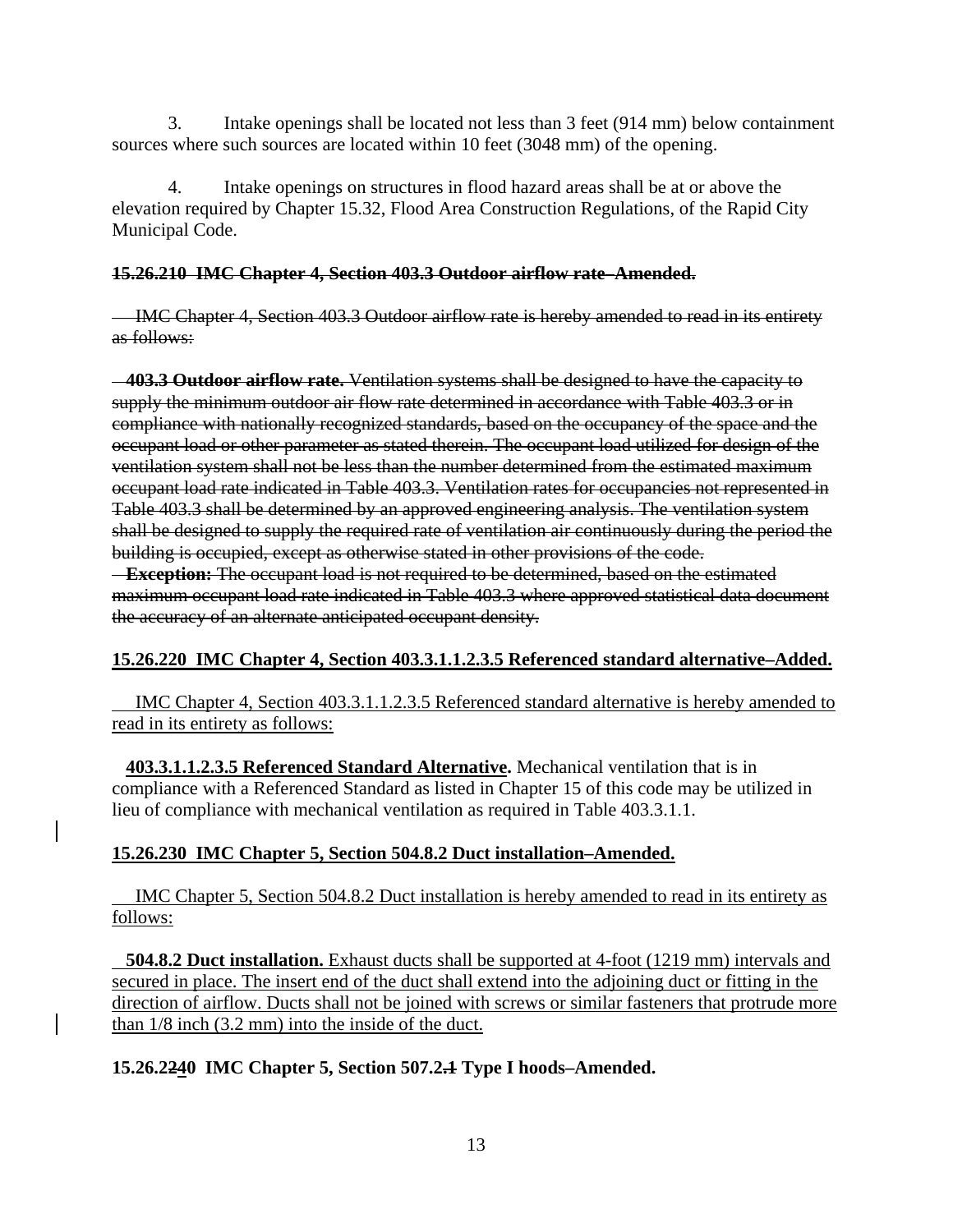IMC Chapter 5, Section 507.2.1 Type I hoods is hereby amended to read in its entirety as follows:

 **507.2.1 Type I hoods.** Type I hoods shall be installed where commercial cooking appliances produce grease or smoke, such as occurs with griddles, fryers, broilers, ovens, ranges and wok ranges.

### **Exceptions:**

1. Residential ranges installed within dwelling units are exempt from these requirements.

 2. A type II hood may be used over a single residential style 4 surface burner electric or gas range in churches, schools, and break rooms in group B, E, F, I, S, R-1 and R-2 occupancies.

# **The installation must meet the following requirements for a fire sprinkled building:**

- A. Only one residential range per building floor.
- B. Type II hood installed over the range shall be vented to the outside.
- C. In a group I or E occupancy, the range shall have a lockable disconnecting means within sight of the range.
- D. 2A 10 BC fire extinguisher installed within 10<del>10'ten</del> feet from the range.

# **The installation must meet the following requirements for a non fire sprinkled building:**

- A. Only one residential range per building floor.
- B. Type II hood installed over the range shall be vented to the outside.
- C. A fire suppression system that is listed to the UL 300A standard for Extinguishing System Units for Residential Range Top Cooking Surfaces must be installed to protect the residential range unless an approved high end heat limiting technology range or range top is utilized. The fire suppression system must include an automatic means of turning off the gas or electric upon fire suppression system activation, which ever is appropriate to the type of range being used.
- D. In a group I or E occupancy, the range shall have a lockable disconnecting means within sight of the range.
- E. 2A 10 BC fire extinguisher installed within 10' feet from the range.

# **15.26.2350 IMC Chapter 5, Section 508.1.1 Makeup air temperature–Amended.**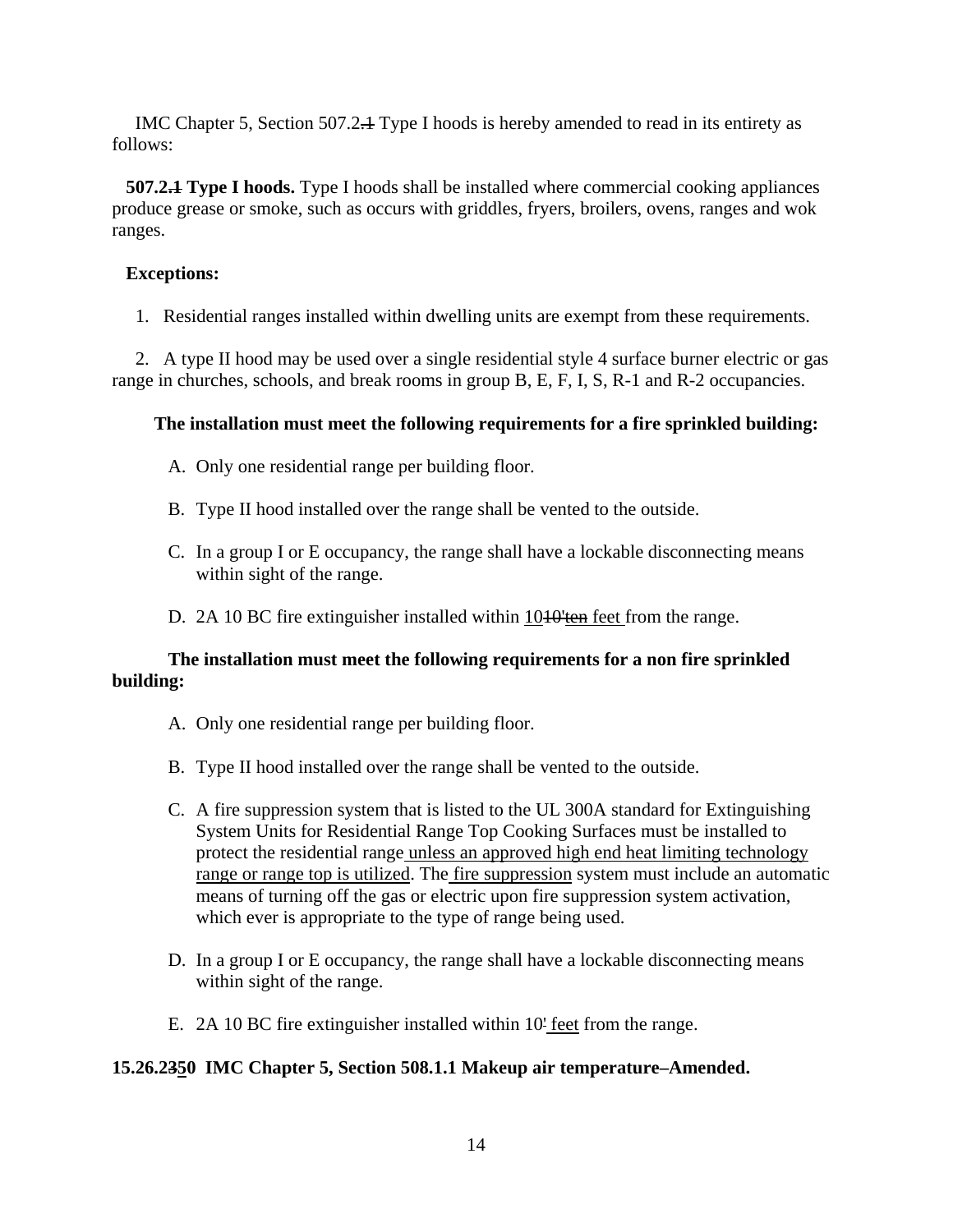IMC Chapter 5, Section 508.1.1 Makeup air temperature is hereby amended to read in its entirety as follows:

 **508.1.1 Makeup air temperature.** The temperature of dedicated makeup air shall be capable of providing 60 degree minimum air to the kitchen area year around.

#### **Exceptions:**

1. Makeup air that is part of the air-conditioning system.

 2. Makeup air shall not decrease the comfort conditions of other occupied spaces in the building.

### **15.26.2460 IMC Chapter 5, Section 512.2 Materials–Amended.**

IMC Chapter 5, Section 512.2 Materials is hereby amended to read in its entirety as follows:

 **512.2 Materials.** Subslab soil exhaust system duct material shall be air duct material listed and labeled to the requirements of UL 181 for Class 0 air ducts, or any of the following piping materials that comply with the current Plumbing Code adopted by the City of Rapid City as building sanitary drainage and vent pipe: cast iron; galvanized steel; brass or copper pipe; copper tube of a weight not less than that of copper drainage tube, Type DWV; and plastic piping.

### **15.26.2570 IMC Chapter 6, Section [BS] 602.4 Flood hazard–Amended.**

 IMC Chapter 6, Section [BS] 602.4 Flood hazard is hereby amended to read in its entirety as follows:

 **[BS] 602.4 Flood hazard.** See Chapter 15.32, Flood Area Construction Regulations, of the Rapid City Municipal Code.

#### **15.26.2680 IMC Chapter 6, Section 603.6.1.1 Duct length–Amended.**

 IMC Chapter 6, Section 603.6.1.1 Duct length is hereby amended to read in its entirety as follows:

 **603.6.1.1 Duct length.** All flexible air ducts shall be limited in length to 7 feet for any one trunk or duct branch.

#### **15.26.2790 IMC Chapter 6, Section 603.6.2.1 Connector length–Amended.**

 IMC Chapter 6, Section 603.6.2.1 Connector length is hereby amended to read in its entirety as follows:

**603.6.2.1 Connector length.** All flexible air connectors shall be limited in length to 7 feet.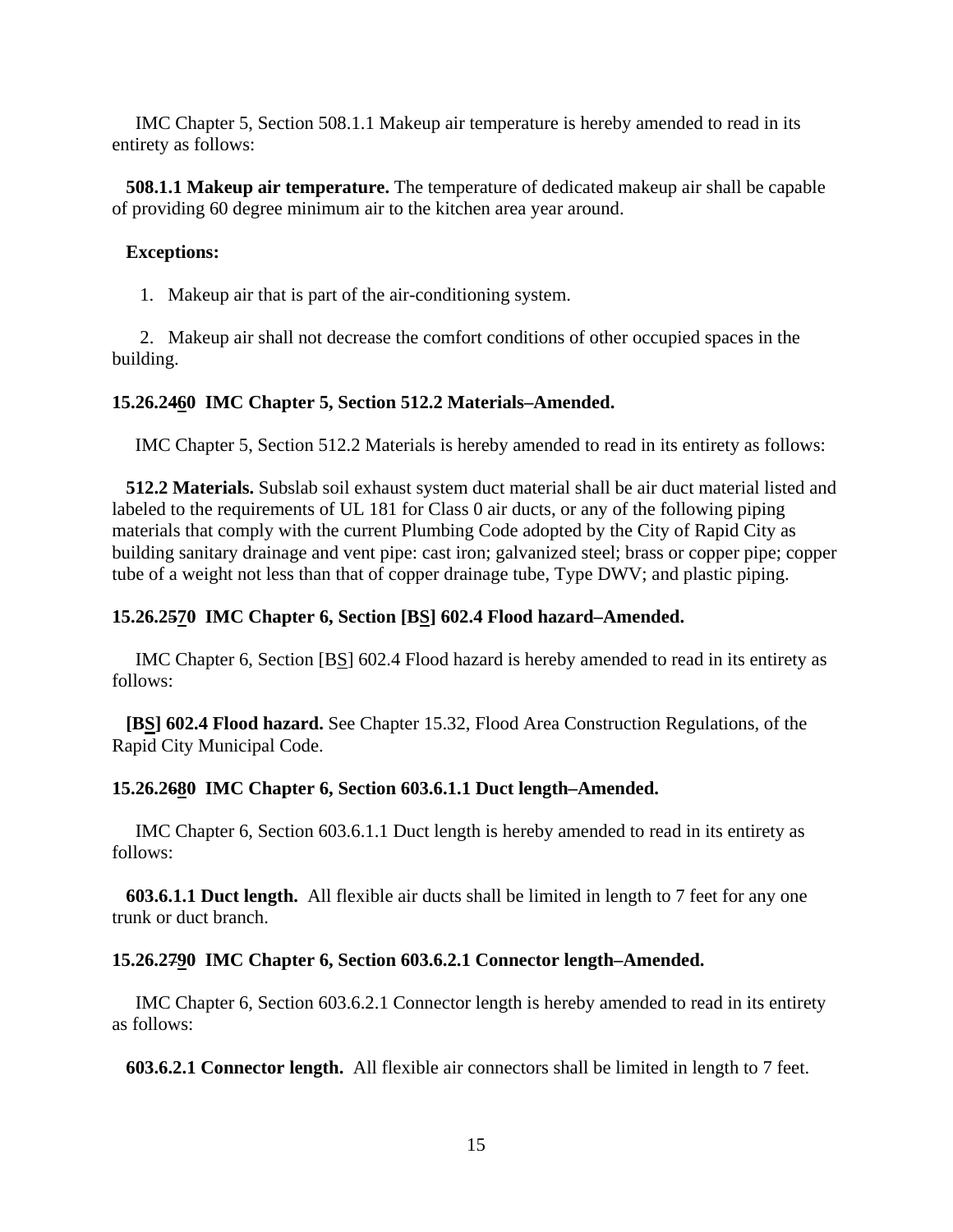#### **15.26.28300 IMC Chapter 6, Section [BS] 603.13 Flood hazard areas–Amended.**

 IMC Chapter 6, Section [BS] 603.13 Flood hazard areas is hereby amended to read in its entirety as follows:

 **[BS] 603.13 Flood hazard areas.** See Chapter 15.32, Flood Area Construction Regulations, of the Rapid City Municipal Code.

#### **15.26.290 IMC Chapter 6, Section 604.1 General–Amended.**

IMC Chapter 6, Section 604.1 General is hereby amended to read in its entirety as follows:

 **604.1 General.** Duct insulation shall conform to the requirements of Sections 604.2 through 604.13.

#### **15.26.3010 IMC Chapter 6, Section 606.2.1 Return air systems–Amended.**

 IMC Chapter 6, Section 606.2.1 Return air systems is hereby amended to read in its entirety as follows:

 **606.2.1 Return air systems.** Smoke detectors shall be installed in return air systems with a design capacity greater than 2,000 cfm  $(0.9 \text{ m}^3/\text{s})$ , in the return air duct or plenum upstream of any filters, exhaust air connections, outdoor air connections, or decontamination equipment and appliances.

#### **Exceptions:**

 1. Smoke detectors are not required in the return air system where all portions of the building served by the air distribution system are protected by area smoke detectors connected to a fire alarm system in accordance with the International Fire Code. The area smoke detection system shall comply with Section 606.4.

 2. For types A-3, B, M, and I-1 occupancies three stories or less, limited area smoke detection provided within commonly occupied spaces including corridors, rooms open to corridors, egress routes, conference rooms, similar common use spaces, rooms containing specialized equipment, or as required by the Fire Department or Building Official, may be utilized in lieu of duct detection.

 For this exception, limited area detection shall be defined as detection provided as identified in exception # 2 designed and installed in accordance with the provisions set forth in the most current edition of NFPA 72.

 3. Smoke detectors are not required in the return air system if an NFPA 13 sprinkler system is installed and monitored.

#### **15.26.320 IMC Chapter 6, Section 603.8.2 Sealing–Amended.**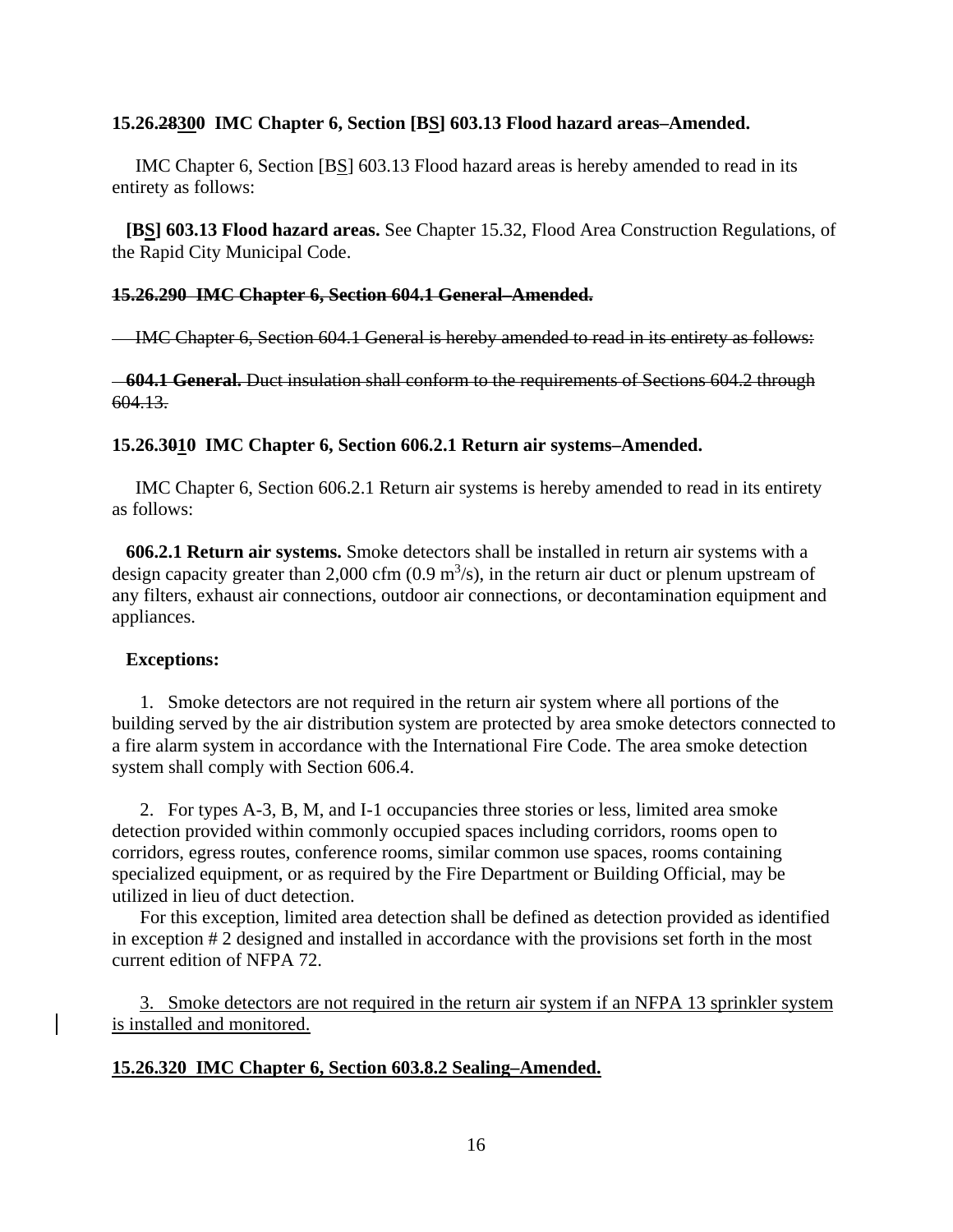IMC Chapter 6, Section 603.8.2 Sealing is hereby amended to read in its entirety as follows:

 **603.8.2 Sealing.** Ducts shall be sealed, secured and tested prior to concrete encasement or direct burial.

### **15.26.330 IMC Chapter 6, Section 604.1 General–Amended.**

IMC Chapter 6, Section 604.1 General is hereby amended to read in its entirety as follows:

 **604.1 General.** Duct insulation shall conform to the requirements of Sections 604.2 through 604.13.

### **15.26.3140 IMC Chapter 9, Section 901.1 Scope–Amended.**

IMC Chapter 9, Section 901.1 Scope is hereby amended to read in its entirety as follows:

 **901.1 Scope.** This chapter shall govern the approval, design, installation, construction, maintenance, alteration and repair of the appliances and equipment specifically identified herein and factory-built fireplaces. The approval, design, installation, construction, maintenance, alteration and repair of gas-fired appliances shall be regulated by the International Fuel Gas Code – Chapters 2, 3, 5, 6, 7, 8 and Appendix B as adopted by the City of Rapid City and the Rapid City Gas Code.

### **15.26.3250 IMC Chapter 9, Section 903.3 Unvented gas log heaters–Deleted.**

IMC Chapter 9, Section 903.3 Unvented gas log heaters, is hereby deleted in its entirety.

#### **15.26.3360 IMC Chapter 9, Section 906.1 General–Amended.**

IMC Chapter 9, Section 906.1 General is hereby amended to read in its entirety as follows:

 **906.1 General.** Factory-built barbecue appliances shall be of an approved type and shall be installed in accordance with the manufacturer's installation instructions, this chapter and Chapters 3, 5, 7, 8 and the Rapid City Gas Code.

#### **15.26.3470 IMC Chapter 9, Section 908.5 Water supply–Amended.**

 IMC Chapter 9, Section 908.5 Water supply is hereby amended to read in its entirety as follows:

 **908.5 Water supply.** Water supplies and protection shall be as required by the current Plumbing Code adopted by the City of Rapid City.

#### **15.26.3580 IMC Chapter 10, Section 1002.1 General–Amended.**

IMC Chapter 10, Section 1002.1 General is hereby amended to read in its entirety as follows: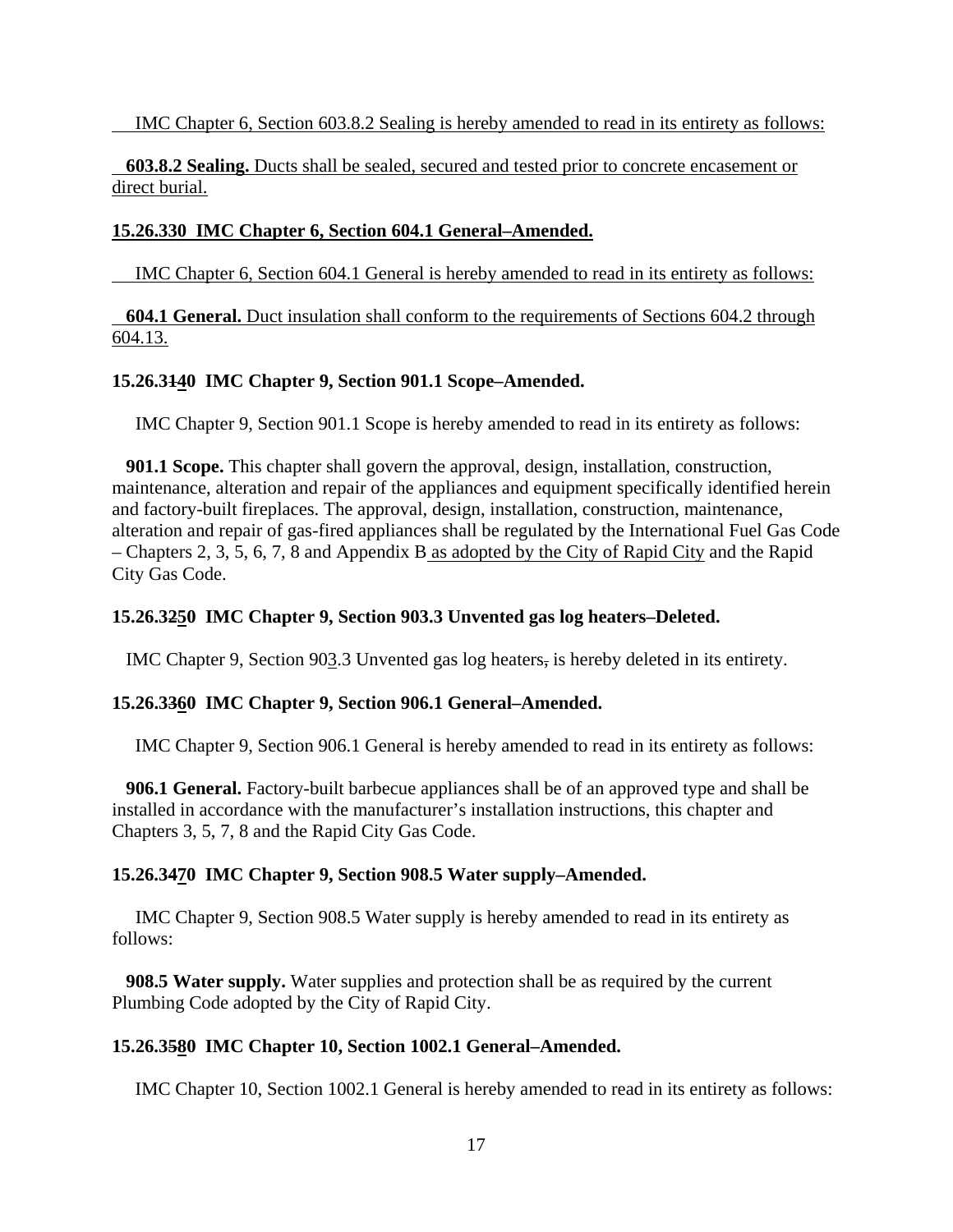**1002.1 General.** Potable water heaters and hot water storage tanks shall be listed and labeled and installed in accordance with the manufacturer's installation instructions, the current Plumbing Code adopted by the City of Rapid City, and this code. All water heaters shall be capable of being removed without first removing a permanent portion of the building structure. The potable water connections and relief valves for all water heaters shall conform to the requirements of the current Plumbing Code adopted by the City of Rapid City. Domestic electric water heaters shall comply with UL 174 or UL 1453. Commercial electric water heaters shall comply with UL 1453. Oil-fired water heaters shall comply with UL 732.

### **15.26.3690 IMC Chapter 10, Section 1002.2 Water heaters utilized for space heating– Amended.**

 IMC Chapter 10, Section 1002.2 Water heaters utilized for space heating is hereby amended to read in its entirety as follows:

 **1002.2 Water heaters utilized for space heating.** Water heaters utilized both to supply potable hot water and provide hot water for space-heating applications shall be listed and labeled for such applications by the manufacturer and shall be installed in accordance with the manufacturer's installation instructions and the current Plumbing Code adopted by the City of Rapid City.

 **1002.2.1 Sizing.** Water heaters utilized for both potable water heating and space-heating applications shall be sized to prevent the space-heating load from diminishing the required potable water-heating capacity.

 **1002.2.2 Temperature limitation.** Where a combination potable water-heating and space-heating system requires water for space heating at temperatures higher than 140°F (60°C), a temperature-actuated mixing valve that conforms to ASSE 1017 shall be provided to temper the water supplied to the potable hot water distribution system to a temperature of 140ºF (60ºC) or less.

### **15.26.37400 IMC Chapter 10, Section 1002.3 Supplemental water-heating devices– Amended.**

 IMC Chapter 10, Section 1002.3 Supplemental water-heating devices is hereby amended to read in its entirety as follows:

 **1002.3 Supplemental water-heating devices.** Potable water-heating devices that utilize refrigerant-to-water heat exchangers shall be approved and installed in accordance with the current Plumbing Code adopted by the City of Rapid City and the manufacturer's installation instructions.

#### **15.26.38410 IMC Chapter 10, Section 1005.2 Potable water supply–Amended.**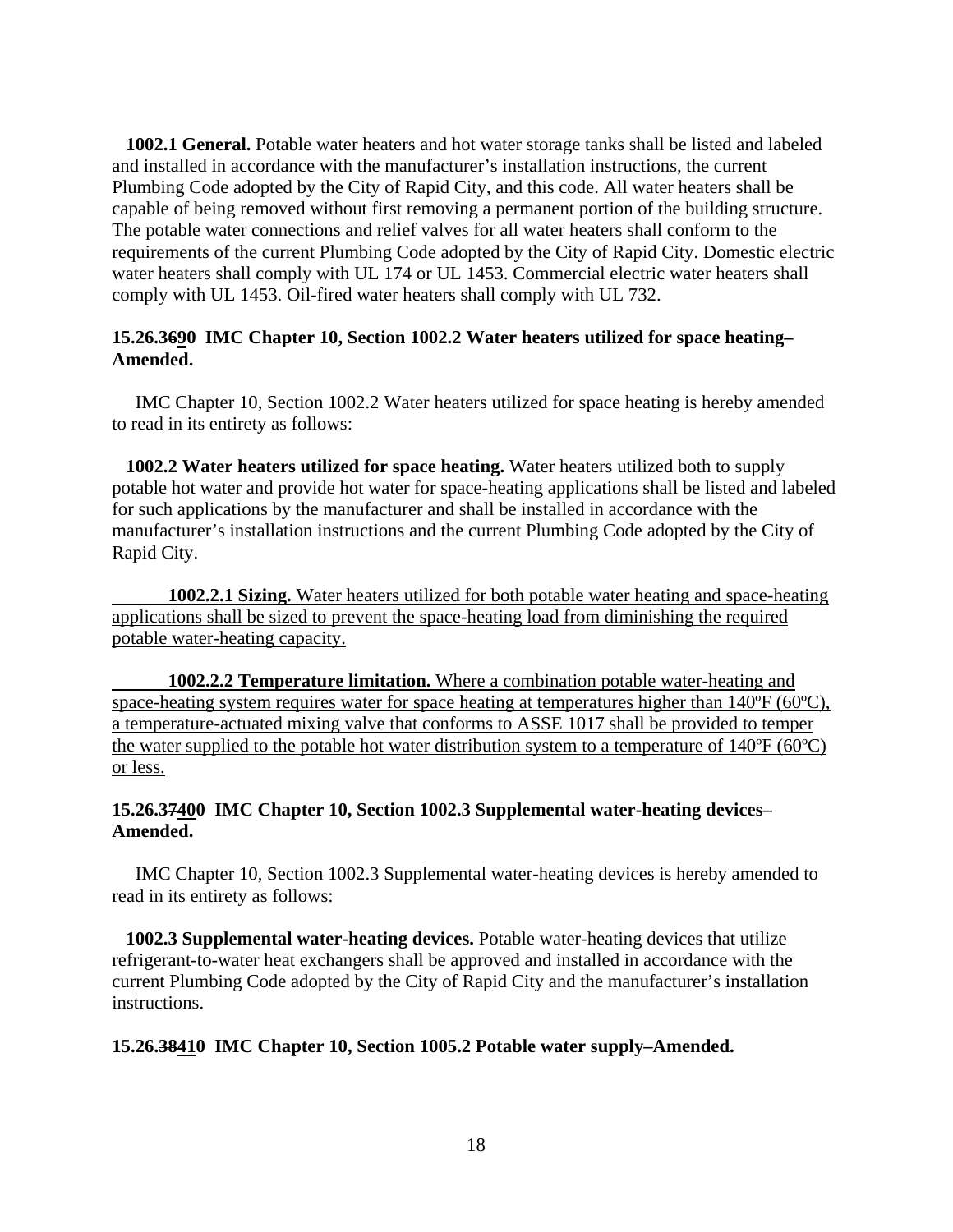IMC Chapter 10, Section 1005.2 Potable water supply is hereby amended to read in its entirety as follows:

 **1005.2 Potable water supply.** The water supply to all boilers shall be connected in accordance with the current Plumbing Code adopted by the City of Rapid City.

### **15.26.39420 IMC Chapter 10, Section 1006.6 Safety and relief valve discharge–Amended.**

 IMC Chapter 10, Section 1006.6 Safety and relief valve discharge is hereby amended to read in its entirety as follows:

 **1006.6 Safety and relief valve discharge.** Safety and relief valve discharge pipes shall be of rigid pipe that is approved for the temperature of the system. The discharge pipe shall be the same diameter as the safety or relief valve outlet. Safety and relief valves shall not discharge so as to be a hazard, a potential cause of damage or otherwise a nuisance. High-pressure-steam safety valves shall be vented to the outside of the structure. Where a low-pressure safety valve or a relief valve discharges to the drainage system, the installation shall conform to the current Plumbing Code adopted by the City of Rapid City. The discharge piping serving pressure relief valves, temperature relief valves and combinations of such valves shall:

1. Not be directly connected to the drainage system.

2. Discharge through an air break located in the same room as the appliance.

 3. Not be smaller than the diameter of the outlet of the valve served and shall discharge full size to the air break.

 4. Serve a single relief device and shall not connect to piping serving any other relief device or equipment.

 5. Discharge to the floor, to the pan serving the boiler or storage tank, to a waste receptor or to the outdoors.

6. Discharge in a manner that does not cause personal injury or structural damage.

 7. Discharge to a termination point that is readily observable by the building occupants.

8. Not be trapped.

9. Be installed so as to flow by gravity.

10. Not terminate more than 6 inches (152 mm) above the floor or waste receptor.

11. Not have a threaded connection at the end of such piping.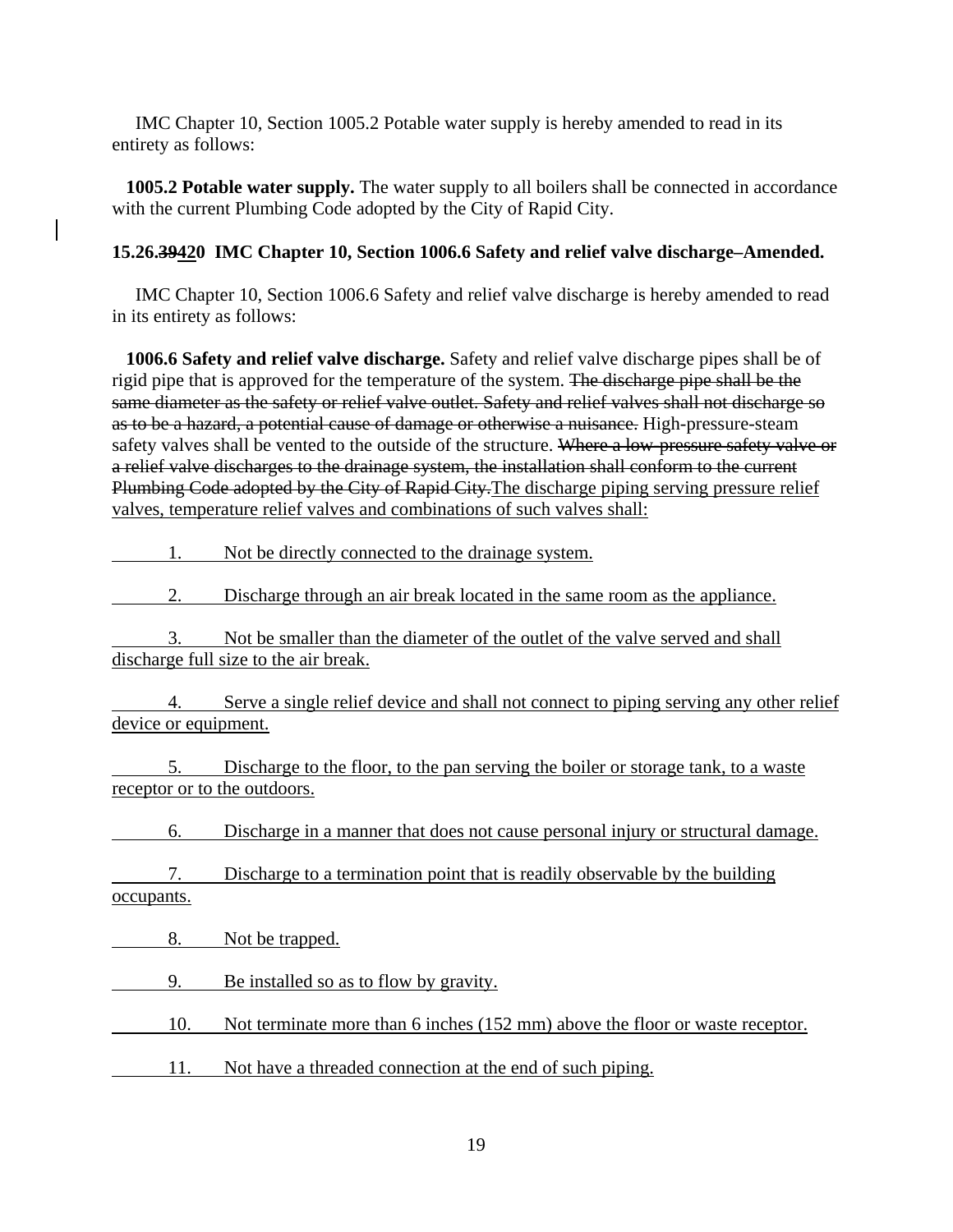12. Not have valves or tee fittings.

 13. Be constructed of those materials listed in Section 605.4 of the current Plumbing Code adopted by the City of Rapid City or materials tested, rated and approved for such use in accordance with ASME A112.4.1.

#### **15.26.4030 IMC Chapter 10, Section 1008.2 Discharge–Amended.**

 IMC Chapter 10, Section 1008.2 Discharge is hereby amended to read in its entirety as follows:

 **1008.2 Discharge.** Blowoff valves shall discharge to a safe place of disposal. Where discharging to the drainage system, the installation shall conform to the current Plumbing Code adopted by the City of Rapid City.

#### **15.26.4140 IMC Chapter 10, Section 1009.3 Open-type expansion tanks–Amended.**

 IMC Chapter 10, Section 1009.3 Open-type expansion tanks is hereby amended to read in its entirety as follows:

 **1009.3 Open-type expansion tanks.** Open-type expansion tanks shall be located a minimum of 4 feet (1219 mm) above the highest heating element. The tank shall be adequately sized for the hot water system. An overflow with a minimum diameter of 1 inch (25 mm) shall be installed at the top of the tank. The overflow shall discharge to the drainage system in accordance with the current Plumbing Code adopted by the City of Rapid City.

#### **15.26.450 IMC Chapter 10, Section 1011 Tests–Deleted.**

IMC Chapter 10, Section 1011 Tests is hereby deleted in its entirety.

#### **15.26.4260 IMC Chapter 11, Section 1101.4 Water connection–Amended.**

 IMC Chapter 11, Section 1101.4 Water connection is hereby amended to read in its entirety as follows:

 **1101.4 Water connection.** Water supply and discharge connections associated with refrigeration systems shall be made in accordance with this code and the current Plumbing Code adopted by the City of Rapid City.

#### **15.26.4370 IMC Chapter 11, Section 1101.5 Fuel gas connection–Amended.**

 IMC Chapter 11, Section 1101.5 Fuel gas connection is hereby amended to read in its entirety as follows:

 **1101.5 Fuel gas connection.** Fuel gas devices, equipment and appliances used with refrigeration systems shall be installed in accordance with the Rapid City Gas Code.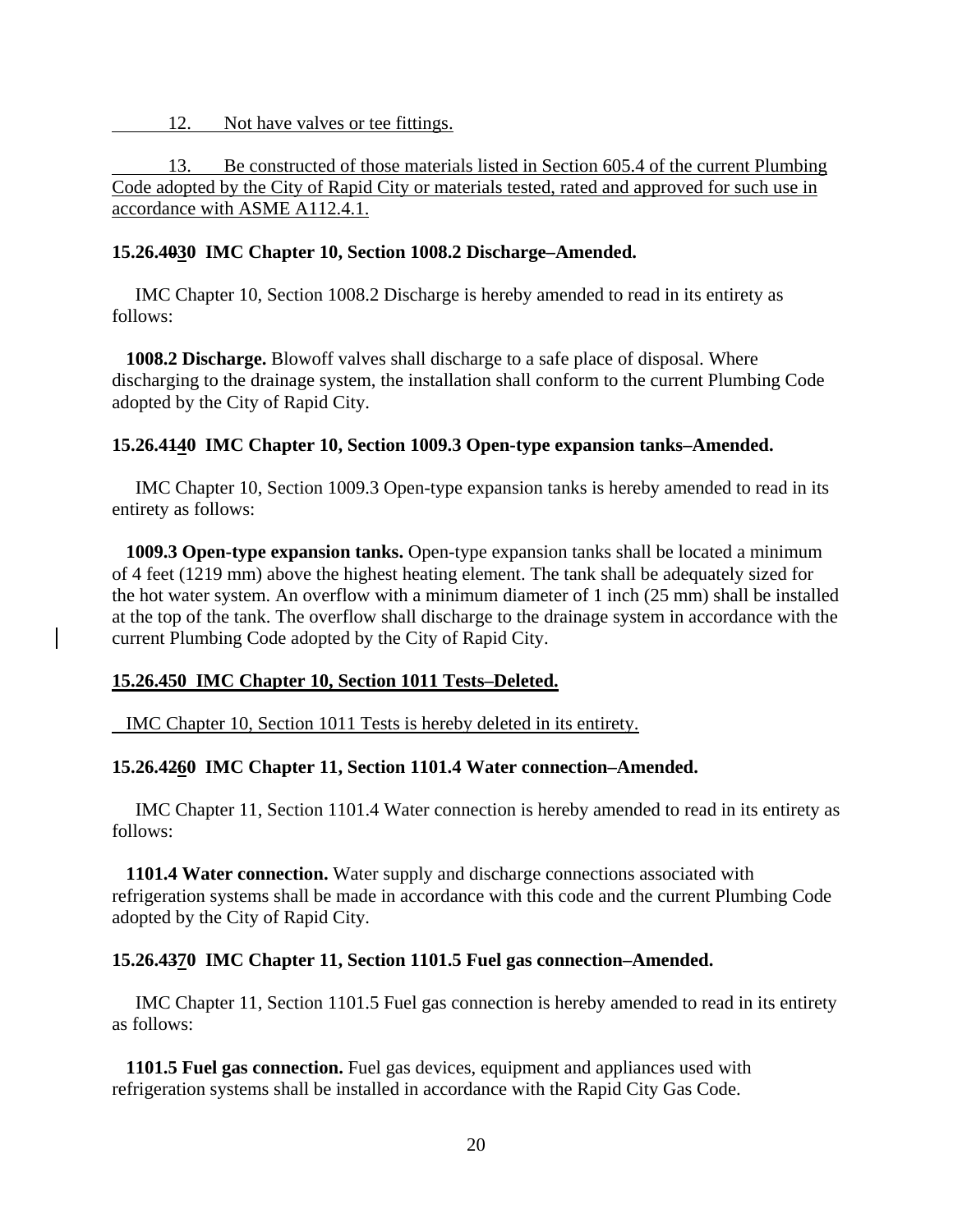### **15.26.480 IMC Chapter 11, Section 1101.10 Locking access port caps–Deleted.**

IMC Chapter 11, Section 1101.10 Locking access port caps is hereby deleted in its entirety.

#### **15.26.490 IMC Chapter 11, Section 1102.3 Access port protection–Deleted.**

IMC Chapter 11, Section 1102.3 Access port protection is hereby deleted in its entirety.

#### **15.26.44500 IMC Chapter 12, Section 1201.1 Scope–Amended.**

IMC Chapter 12, Section 1201.1 Scope is hereby amended to read in its entirety as follows:

 **1201.1 Scope.** The provisions of this chapter shall govern the construction, installation, alteration and repair of hydronic piping systems. This chapter shall apply to hydronic piping systems that are part of heating, ventilation and air-conditioning systems. Such piping systems shall include steam, hot water, chilled water, steam condensate and ground source heat pump loop systems. Potable cold and hot water distribution systems shall be installed in accordance with the current Plumbing Code adopted by the City of Rapid City.

#### **15.26.4510 IMC Chapter 12, Section 1206.2 System drain down–Amended.**

 IMC Chapter 12, Section 1206.2 System drain down is hereby amended to read in its entirety as follows:

 **1206.2 System drain down.** Hydronic piping systems shall be designed and installed to permit the system to be drained. Where the system drains to the plumbing drainage system, the installation shall conform to the requirements of the current Plumbing Code adopted by the City of Rapid City.

**Exception:** The buried portions of systems embedded underground or under floors.

#### **15.26.46520 IMC Chapter 12, Section 1206.3 Protection of potable water–Amended.**

 IMC Chapter 12, Section 1206.3 Protection of potable water is hereby amended to read in its entirety as follows:

 **1206.3 Protection of potable water.** The potable water system shall be protected from backflow in accordance with the current Plumbing Code adopted by the City of Rapid City.

#### **15.26.47530 IMC Chapter 12, Section 1206.9.1 Flood hazard–Amended.**

 IMC Chapter 12, Section 1206.9.1 Flood hazard is hereby amended to read in its entirety as follows: